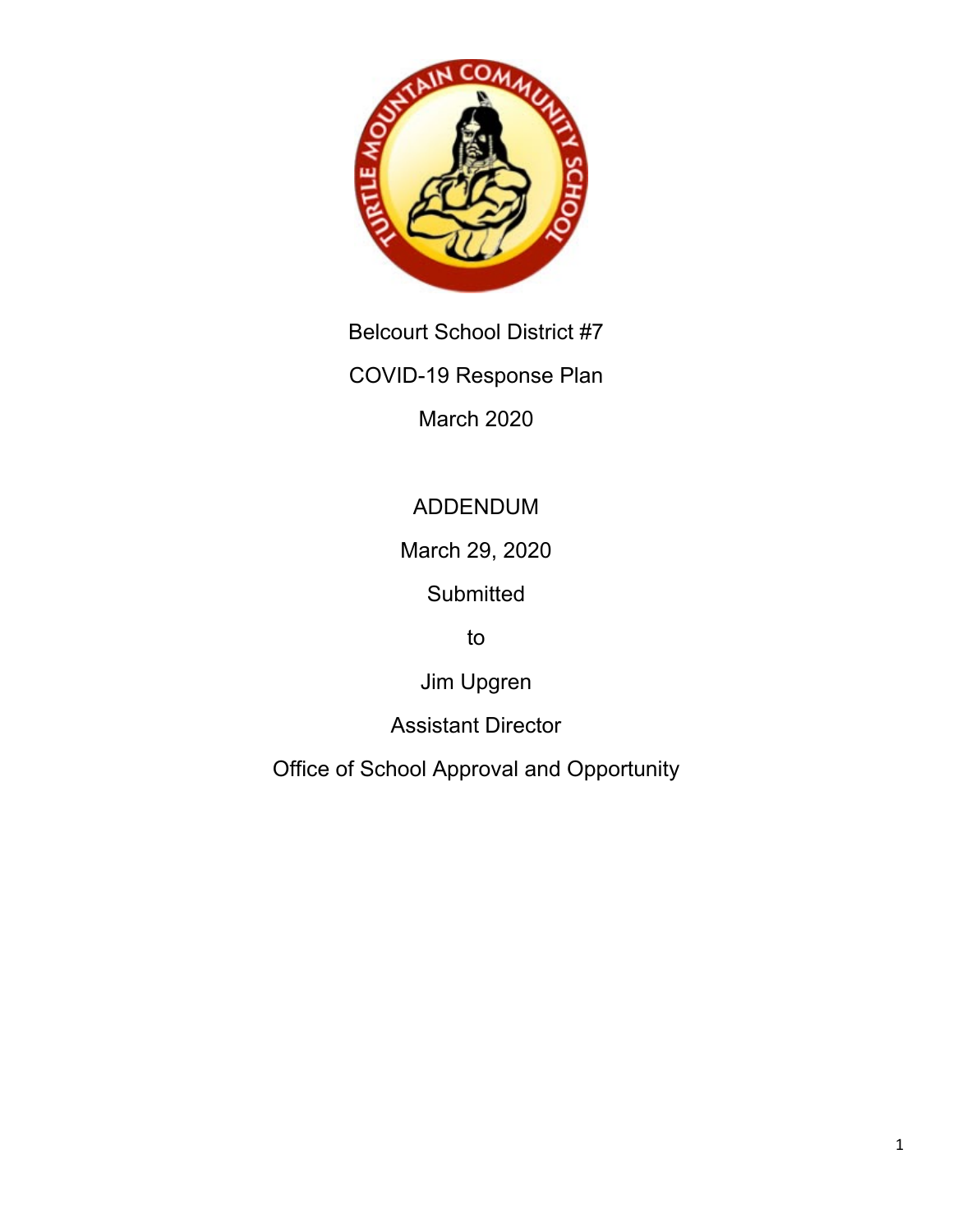## **QUESTION 1**

## **What has the district done to consider flexibility in leave policies for all staff members?**

Belcourt School District #7 recognizes staff who are mitigating effects COVID-19 may need to be absent because they are sick or caring for sick family members, need to care for children whose schools or day care centers are closed, have at-risk people at home, or are afraid to come to work because they think they'll be exposed to the virus. BSD#7 has established policies to address all of the leave situations just mentioned, many of which the staff member could use accumulated paid leave. In addition, the Paid Sick Leave and Expanded FMLA under the new Families First Coronavirus Response act provides staff with job protection and paid leave for applicable COVID-19 situations. Our District also acknowledges under OSHA rules, staff who reasonably believe they are in imminent danger cannot be terminated for refusing to come to the worksite (See Pages 5-28).

## **QUESTION 2**

### **How will the district ensure an equitable high quality education for students that do not have a device, internet access, or need assistive technology?**

The majority of our Turtle Mountain School families reside on the Turtle Mountain Band of Chippewa Reservation. BSD#7 recognizes the fact that many will not have access to internet/device access. Additionally, BIE technology devices are not being sent home to K-8 TMCS students. TMCHS is offering devices and internet access to all students. Regardless, in the event that technology is not a viable means of instructional support, assessment and evaluation of work, materials and instructional methods will be detailed to fit the needs of TMCS students. This includes, but is not limited to: synchronous online learning, asynchronous online learning, content download, books, textbooks, workbooks, worksheets, phone conferences, email, and television (Braves Vision). Teachers have created a virtual lesson plan for families with technology as well as a plan for those without, containing the same content (Kindergarten example provided at end).

Teachers in grades PK-5 will establish Zoom meetings and/or conference calls with students and/or parents.

Teachers in grades 6-12 will be assigned advisory groups of no more than 10 students and establish recurring Zoom meetings, and conference calls with students and/or parents. If students cannot make it to Zoom meetings, they may check-in via email, text, and will receive weekly check – ins from their assigned adult in the building.

Special education teachers will be in charge of their individual caseloads and will establish Zoom meetings and/or conference calls with students and/or parents. Para educators will assist special education teachers in providing support to students.

Should a student be identified as EL (TMCS currently does not have any), a schedule will be established to work with students that qualify for Individual Language Plan. TMCS will communicate with each EL student's family to address individual supports necessary.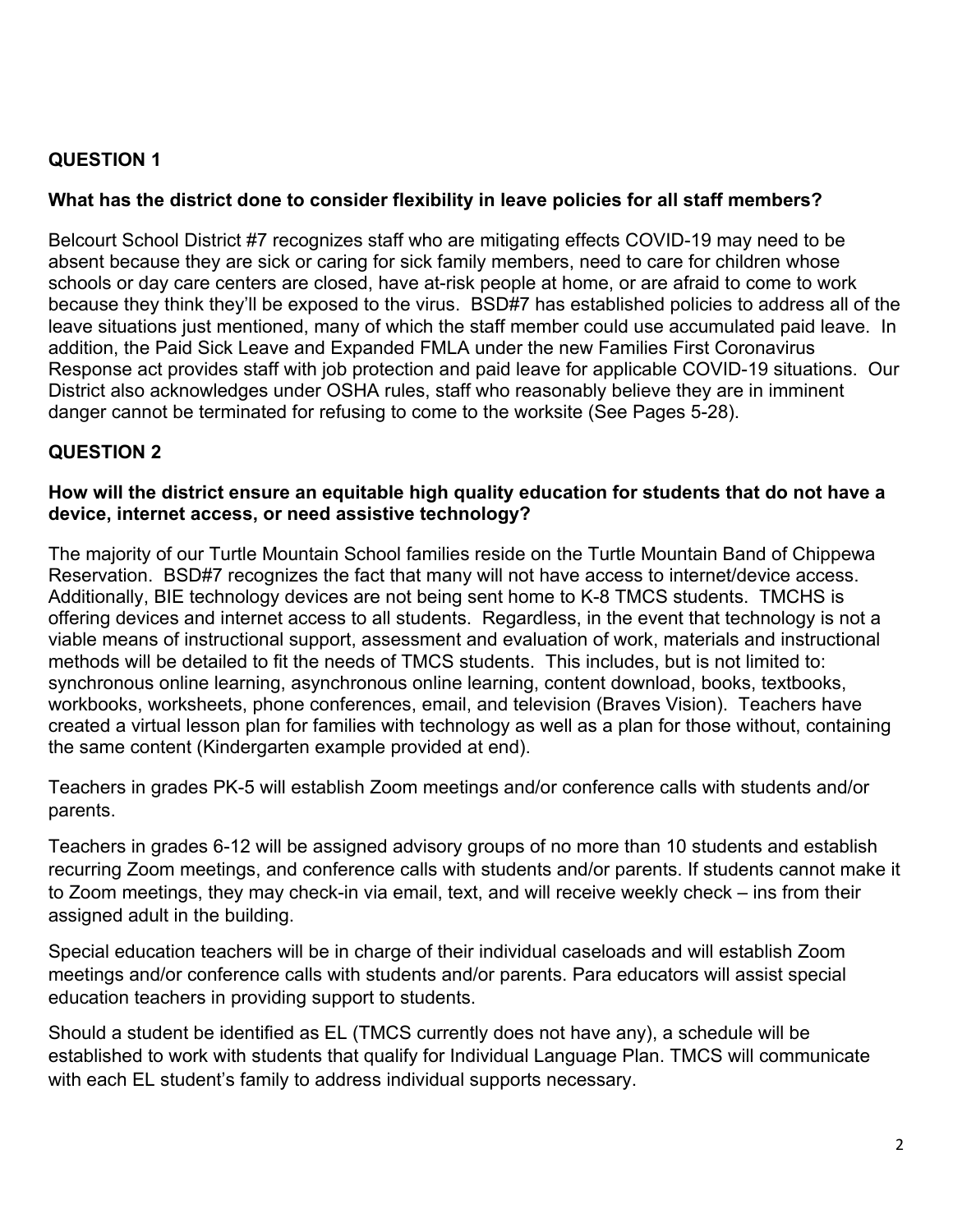## **QUESTION 3**

### **How will Lab Science and Career and Technical Education (CTE) courses be taught in a virtual environment?**

**CTE** Students will continue project based learning through a virtual environment. CTE instructors have identified essential learning standards that are aligned to the career and technical curriculum, and have shifted to alternate online activities. Specialized software may be substituted with online supporting learning targets.

All TMCS CTE students will be provided special equipment/software as well as access to internet (United Communications) and devices to effectively interact through:

- online platforms (virtual simulations, google classroom, Zoom)
- video lessons
- virtual field trips, quest speakers, simulators, tours and experiences that are realworld PBL that can be completed at home. Instructors have pulled online resources from CTE Learning That Works for North Dakota and Virtual CTE Centers Shared Resources.

**Science lab** activities will occur through virtual science lab activities, watching lab demonstrations and responding to inquiry based questions. Student activities and assessments will emphasize the Science and Engineering practices.

- 1. Asking questions and defining problems
- 2. Developing and using models
- 3. Planning and carrying out investigations
- 4. Analyzing and interpreting data
- 5. Using mathematical and computational thinking
- 6. Constructing explanations and designing solutions
- 7. Engaging in argument from evidence
- 8. Obtaining, evaluating and communicating information

Google Sites, Google Classroom, and Zoom will be used to virtually interact with our students synchronously and asynchronously to provide services and support. Our CTE and Lab Sciences will use Google Classroom to deploy blended learning experiences every school day. These courses require hands-on learning opportunities that will now be addressed with the use of video lessons, virtual field trips and experiences, and real-world projects that can be completed at home.

Example Activities for CTE and Lab Sciences:

- EverFi www.everfi.com/login
- Jan's Illustrated Computer Literacy 101 http://www.jegsworks.com/lessons/computerbasics/lessonintro.htm
- MoneySkill https://lms.moneyskill.org/students
- FoolProof www.foolproofme.org
- Better Money Habits www.bettermoneyhabits.com
- Life Scenarios by Banzai! www.teachbanzai.com
- EverFi www.everfi.com/login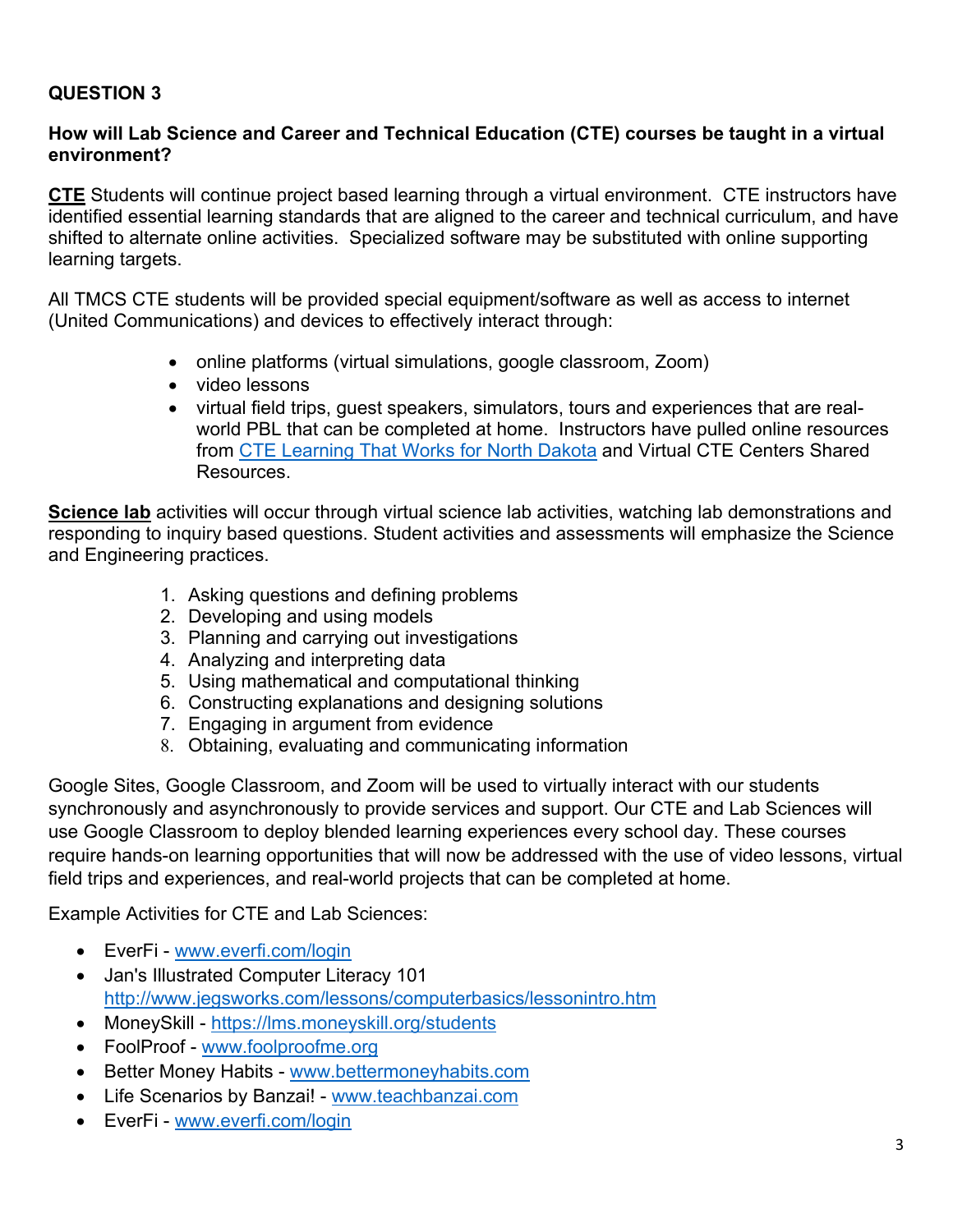- Google Finance www.google.com/finance
- MoneySkill https://lms.moneyskill.org/students
- Better Money Habits www.bettermoneyhabits.com
- Life Scenarios by Banzai! www.teachbanzai.com
- https://www.mycaert.com/
- Miller Welding Education https://www.millerwelds.com/industries/welding-education-and-training
- Lincoln Electric Education https://education.lincolnelectric.com/

## Science (in conjunction with regular science classes)

- Phet Interactive resources https://phet.colorado.edu/ChemistryHomework Interactive Tutorials
- http://chemistry2.csudh.edu/homework/hwintro.htm
- Holt Quicklabs
- Go-Labs Online Labs https://www.golabz.eu/labs
- PBS Learning Media https://prairiepublic.pbslearningmedia.org/
- BioInteractive https://www.biointeractive.org/
- Biology Simulations https://www.biologysimulations.com/
- ClassicGenetics Simulator http://cgslab.com/
- Virtual dissections
- https://www.purposegames.com/game/anatomy-of-a-common-earthworm-quiz
- https://www.purposegames.com/game/2335
- https://www.purposegames.com/game/cow-eye-labeling
- https://www.purposegames.com/game/perch-anatomy-internal-game
- https://www.purposegames.com/game/frog-anatomy-quiz

Career Activities for students in grades 9-12 have been established through access to ruready.nd.gov.

## **QUESTION 4:**

## **How will Federal Title Services be delivered in the district learning environment?**

Belcourt School District #7 is designated as Schoolwide. This is addressed in the BSD#7's overall schoolwide plan as staff funded with Schoolwide funds can serve all students. K-12 staff funded with federal dollars range from Intervention services to co-teaching. They will continue in their current assignment from a remote standpoint.

The student support strategist will be working with parents and students on an individual basis to provide additional instructional supports on Zoom, conference call. This support includes small group instruction and coordinating instruction with the classroom teacher, parents, and students. Students will continue to receive supports for reading and math. The strategist will work closely with classroom teachers to coordinate supports.

Students who are identified as at risk will continue to receive intervention through same groups (or individual if necessary) originally designated at the beginning of school year. Each assigned Intervention Teacher will provide at minimum twenty minutes of instruction twice a week. This instructional support will be provided through Zoom, google classroom, or conference calls. Teachers at each respective school have already planned for this (See Original Distance Learning Plan for teacher schedules).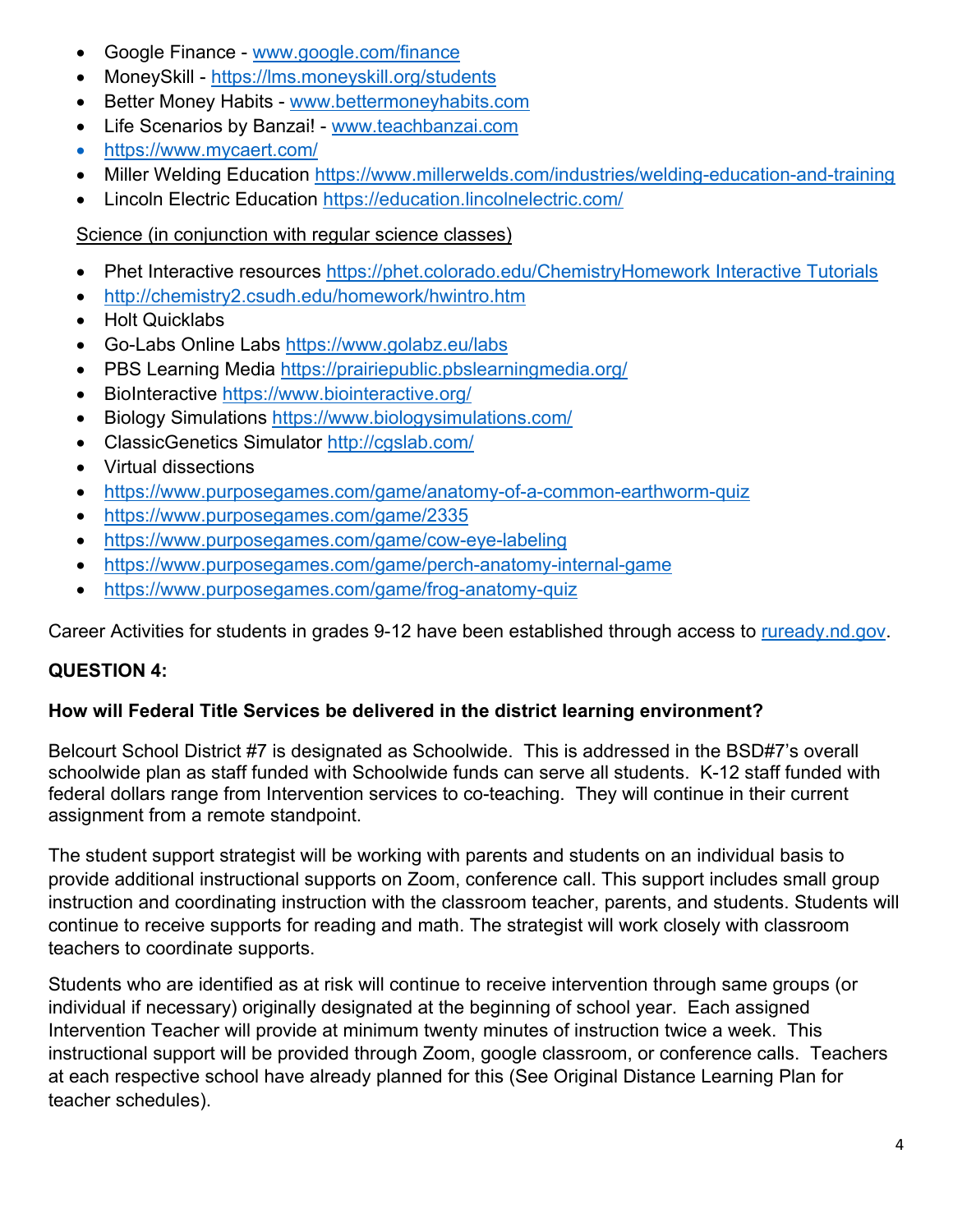#### **SICK LEAVE**

Sick leave for licensed personnel is governed by the negotiated agreement.

Non‐licensed full‐time permanent personnel are eligible for sick leave. Non licensed permanent part‐time personnel are eligible for sick leave on a prorated basis.

In addition, effective at the end of each school year, staff using 3 or less days of sick leave will be paid an incentive of \$150. Also, special recognition will be given to these staff members.

Personal leave earning staff members with a sick leave balance of 300 or more hours may convert 32 hours of sick leave into 16 hours of personal leave once per fiscal year by request to the Superintendent. Sick leave converted to personal leave will not be considered as sick leave as used for the \$150 incentive mentioned in the previous paragraph.

In the event that it is necessary to be absent from duty because of personal illness or injury, continuance of salary will be based on the sick leave and annual leave available. When no leave is available, the hourly rate of pay shall be deducted. Under normal circumstances, an employee may take up to 24 consecutive hours of unverified sick leave, but thereafter must have a leave slip signed by a doctor. However, a supervisor may require a signed leave slip for any amount of sick leave taken.

Sick leave will be earned at the rate of four (4) hours per pay period. The number of sick leave hour s accumulated by an employee will not be restricted. Upon termination of employment, an employee with at least 10 years of service will receive payment of 1/2 the number of hours available up to a maximum of 240 hours. Payment will be based on the current hourly rate of pay and will be made one time only for each employee. The 10 year requirement need not be accrued consecutively; however, each period of employment must be at least one year or one school term, whichever applies. Employees employed after July 1, 1988, that have never received prior payment for sick

leave, upon termination of employment or after 10 years of service, an employee with at least 10 years of service, upon request, will receive a one-time payment at \$10.00 per hour of 1/2 hours available up to a maximum of 240 hours. Payment will be made one time only for each employee. The 10 year requirement need not be accrued consecutively; however, each period of employment must be at least or one school term, whichever applies. One year is defined as 2080 hours. One school term is defined by each year's school calendar.

Employees returning to employment within three years will have unused and unreimbursed sick leave reinstated. However, on initial employment and termination of employment the employee must have 80 hours initial employment of pay status in order to accrue sick leave for that pay period. In addition, during the regular term of employment, the employee must have at least 40 hours of pay status, and interview and termination, (excluding the accrual) in order to accrue sick leave for a pay period.

Up to a total of five days per work year shall be allowed for unusual circumstances where a member of the immediate family is ill or severely injured and it becomes necessary for the employee to assist in the care of the immediate family member, Application for Leave under this policy must be submitted in writing to the Superintendent through the supervisor before taking leave where possible or on the next working day after taking leave. These five days shall be deducted from the accumulated total of sick leave to which the employee has become eligible. If the employee is absent more than five days due to family illness, the hourly rate of pay shall be deducted.

Bereavement absence with pay shall be allowed to staff at the death of an immediate family member up to a maximum of two days. Sick leave may be used at the death of a member of the immediate family. A maximum of three sick days may be used for each bereavement. These three days may be used during the period of time beginning with the date of death and ending on the third calendar day following the funeral.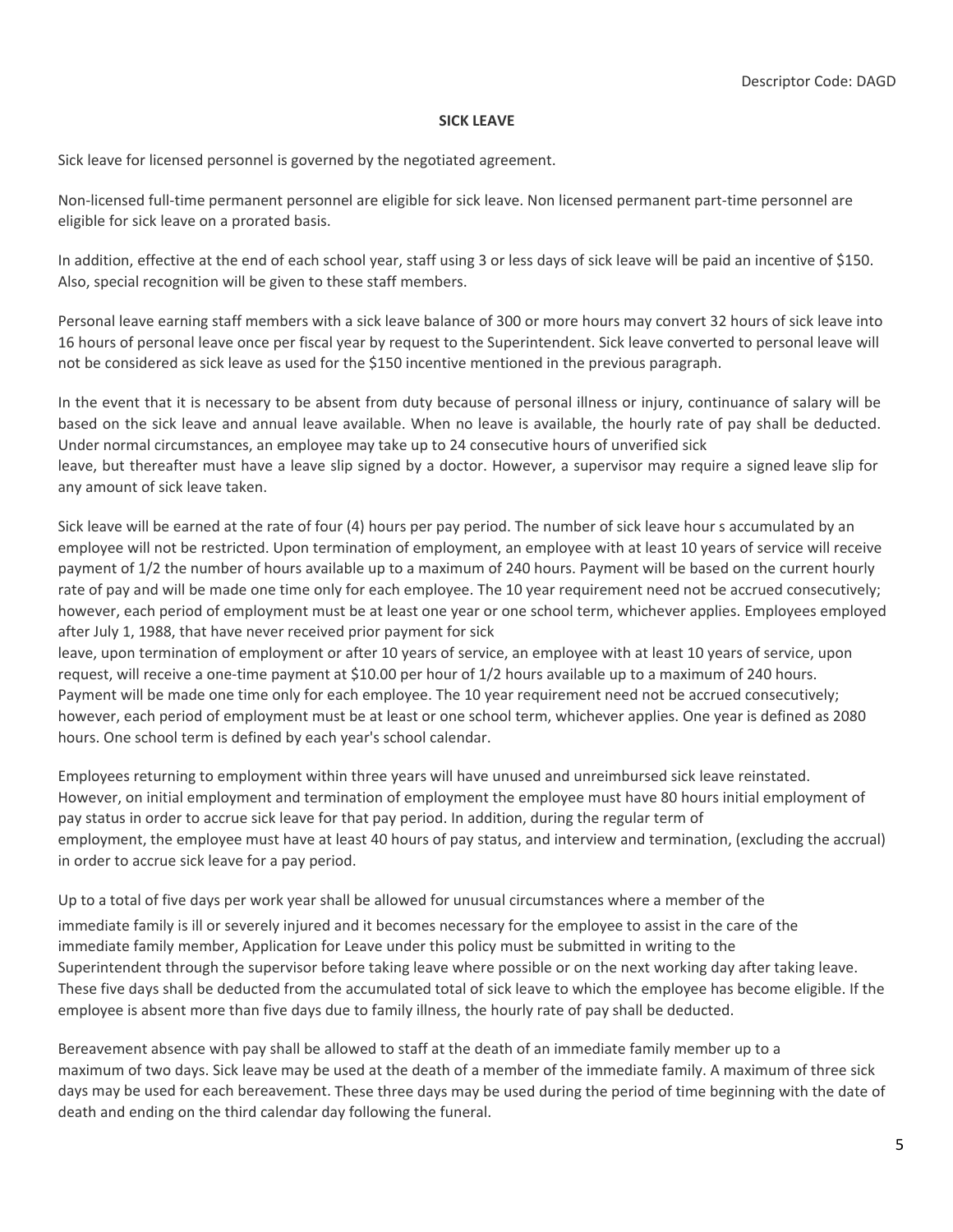For the purpose of this policy, immediate family is defined as spouse, children, grandchildren and any members of the employee's home; father and mother; brothers and sisters; grandfather and grandmother; brother‐in‐law and sister‐in law, father‐in‐law and mother‐in‐law and grandparents in‐law.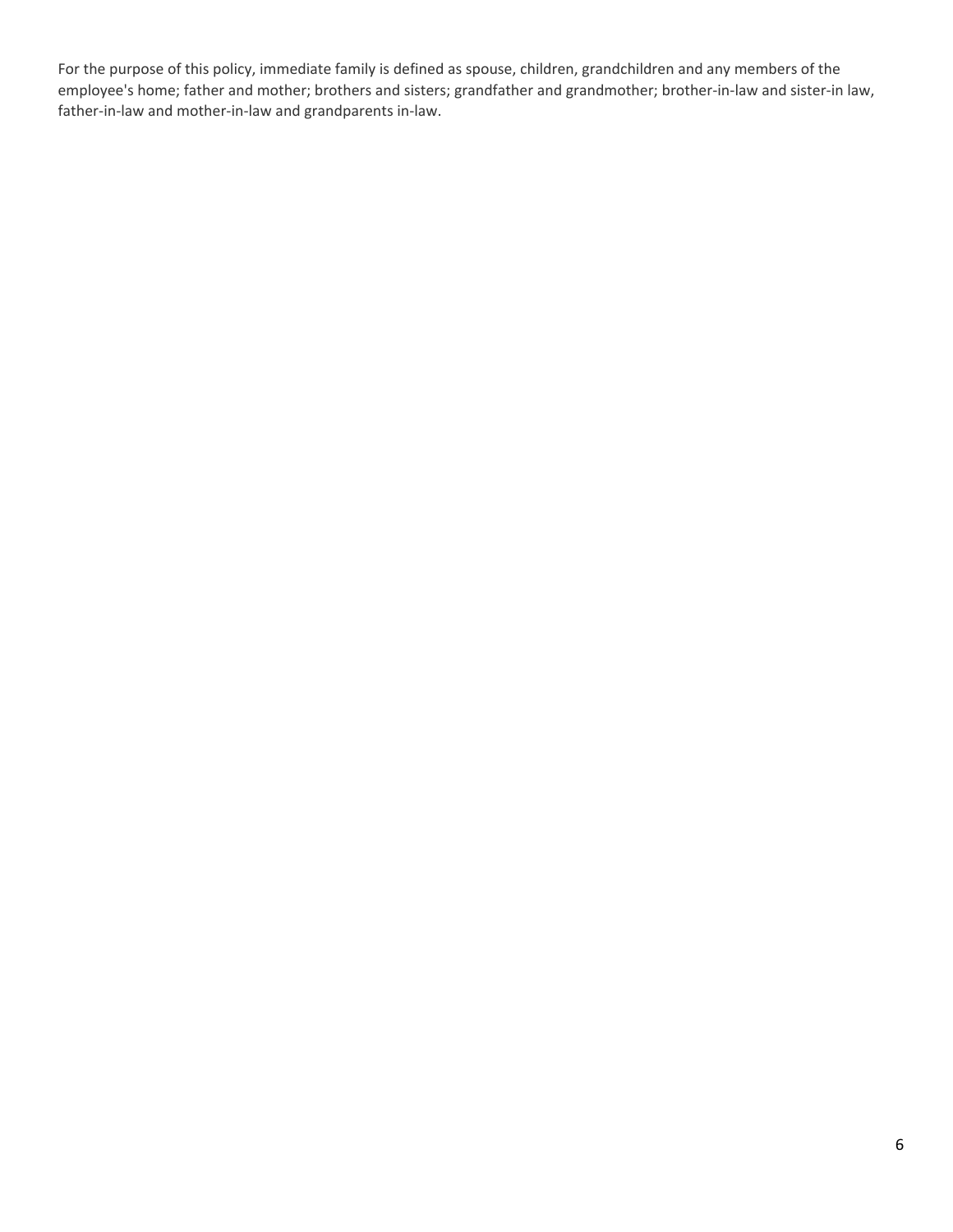#### **FAMILY & MEDICAL LEAVE**

The District will comply with the Family and Medical Leave Act.

#### **Twelve‐Month Leave Description**

Eligible employees may request, and upon approval use, unpaid family and medical leave in accordance with and for the applicable duration guaranteed by the federal Family and Medical Leave Act. Unless subject to an exception in law, FMLA shall be made available for up to a combined total of 12 weeks beginning July 1 and ending June 30 of next year.

#### **Use of Other Leaves**

Other available and applicable paid vacation, personal, family, sick or other paid leave will be substituted for family and medical leave necessitated by birth, adoption/foster care placement, a family member's serious health condition, an employee's own serious health condition, qualifying exigency, or to care for covered service member in accordance with law. Any substitution required by this policy will count against the employee's family and medical leave entitlement. The District will pay family leave or sick leave only under circumstances permitted by the applicable leave plan.

#### **Medical & Qualifying Exigency Certification**

The Superintendent shall request medical certification for an employee's or his/her spouse's, parent's, child's, or, when applicable, next of kin's serious health condition and shall do so in accordance with federal law and district regulations. The Superintendent may also request qualifying exigency certification when an employee requests such leave.

#### **Notice of Leave**

An employee shall provide notice in accordance with regulations. If deemed necessary, the Board may waive notice requirements. Continuation of health benefits during the family and medical leave as if they were working.

#### **Return to Work**

An employee returning from family and medical leave will be given a position equivalent to his or her position before the leave, subject to the district's reassignment policies, negotiated agreement, and practices. Instructional employees may be required to wait to return to work until the next academic term in certain situations as provided by law.

#### **Implementing Procedures**

The Superintendent shall develop procedures to implement this policy consistent with the federal Family and Medical Leave Act.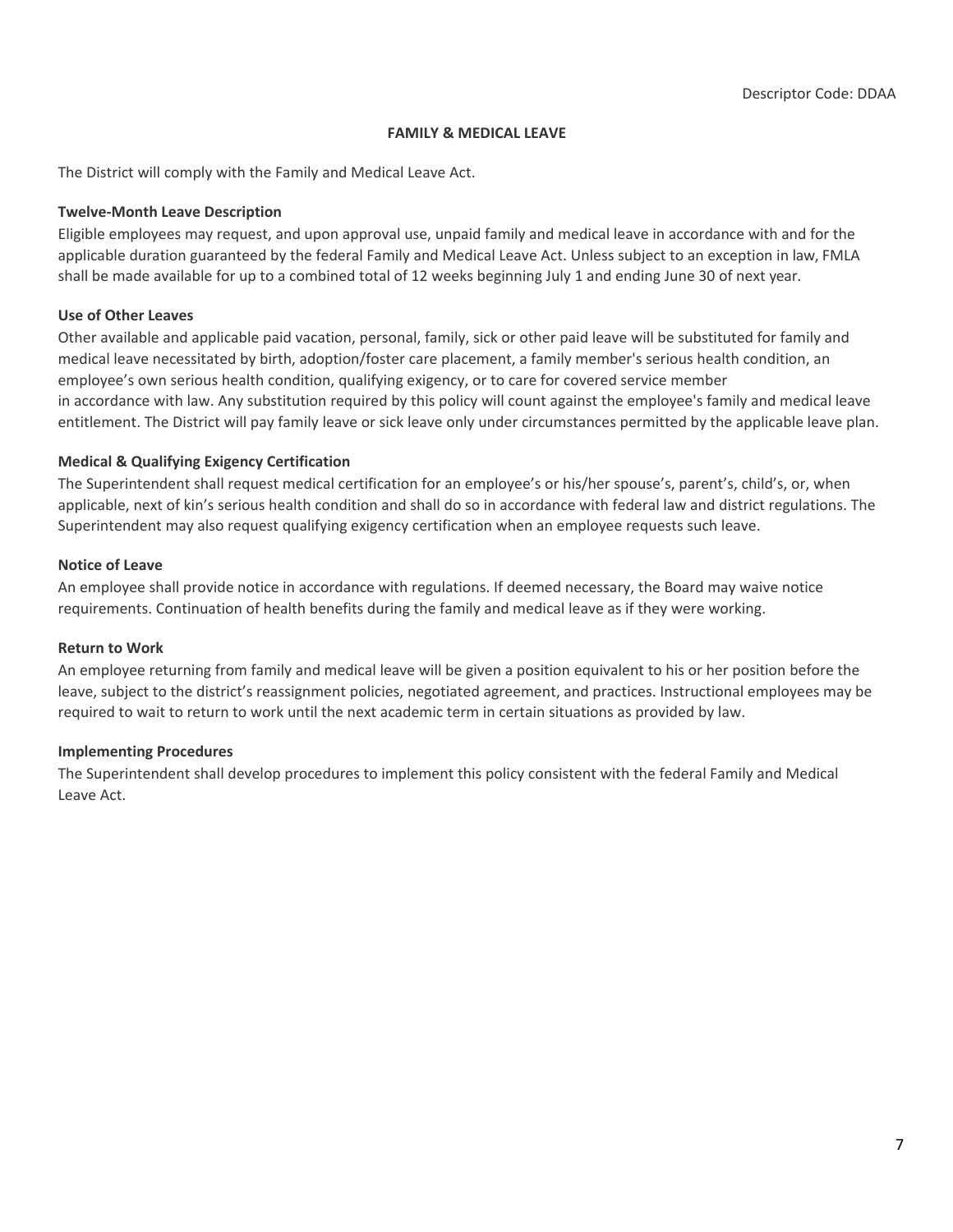#### **FAMILY AND MEDICAL LEAVE REGULATION**

#### **Procedure to Request Leave**

Foreseeable FMLA leave shall be requested 30 days in advance. If 30 days notice is not practicable, the employee shall provide notice as soon as possible. An employee shall at least provide verbal notice of leave to the Superintendent and supervisor. Requests for foreseeable FMLA leave should be made in writing and include the reason for the leave, anticipated duration, and anticipated commencement date.

#### **Request for Medical & Qualifying Exigency Certification**

When requested, medical or qualifying exigency certification shall be provided in accordance with law (29 CFR 825.305-825.310). Failure to provide certification or adequate certification may result in [delaying or] denying an employee's leave request. Medical certification must contain all components in 29 CFR 825.306, 825.309, or 825.310.

#### **Intermittent or Reduced‐Leave Requests**

1. The Board limits leave increments to one‐hour periods of time.

2. An employee should follow the regular notice procedures when requesting an intermittent or reduced-hour leave. If the leave is taken because of the birth or placement of a child, leave may be taken intermittently or on a reduced schedule only if the Superintendent agrees.

#### **Response to Leave Request**

Response to leave requests will be made in accordance with 29 CFR 825.300. When applicable, the District will require fitnessfor-duty documentation certifying that an employee is able to perform essential job functions as a condition of returning to work. The District shall provide notice of this requirement to employees in accordance with law.

#### **Posting and Notice to Employees**

Building principals shall post a notice explaining the FMLA's provisions in a location where it can be readily seen by employees and applicants for employment. The FMLA Fact Sheet, published by the Department of Labor, Wage and Hours Division, shall be incorporated into any employee handbook or provided to employees. (29 C.F.R. 825.300)

#### **Recordkeeping**

The Superintendent shall ensure that records are kept according to the requirements contained in law. (29 C.F.R. 825.500)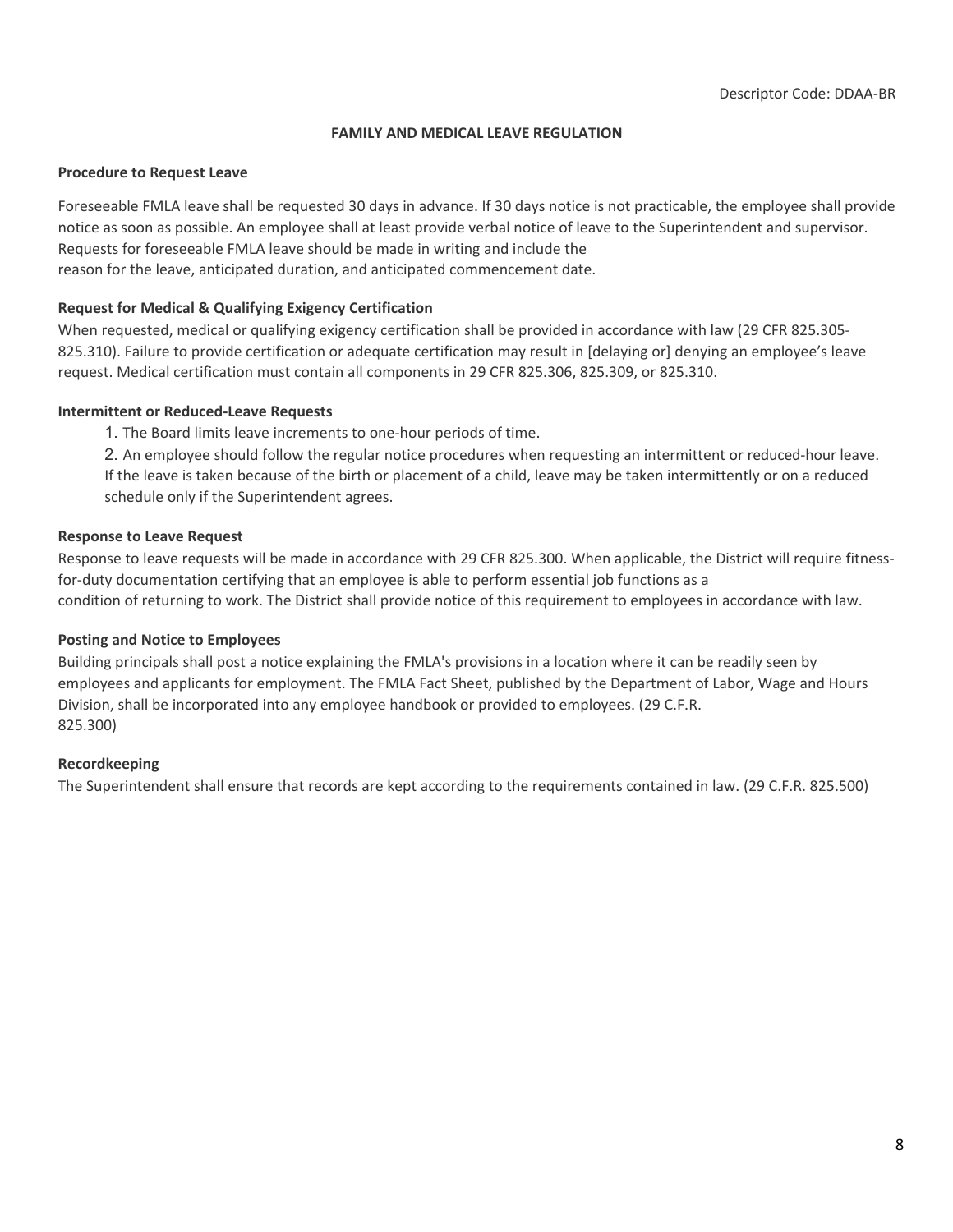#### **FAMILY AND MEDICAL LEAVE LAW**

#### **Definitions**

Definitions under FMLA are contained in 29 C.F.R. 825.800. Included below are key definitions for quick reference.

• *Covered Active Duty*: The term means, in the case of a member of a regular component of the Armed Forces, duty during the deployment of the member with the Armed Forces to a foreign country; and, in the case of a member of the reserve component of the Armed Forces, duty during the deployment of the member with the Armed Forces to a foreign country under a call or order to active duty under a provision of law referred to in section 101(a)(13)(B) of title 10, United States Code.

• *Covered service member* means a member of the Armed Forces (including a member of the National Guard or Reserves) who is undergoing medical treatment, recuperation, or therapy, is otherwise in outpatient status, or is otherwise on the temporary disability retired list, for a serious injury of illness; or a veteran who is undergoing medical treatment, recuperation, or therapy, for a serious injury or illness and who was a member of the Armed Forces (including a member of the National Guard or Reserves) at any time during the period of 5 years preceding the date on which the veteran undergoes that medical treatment, recuperation, or therapy.

• *Equivalent* position is defined in 29 C.F.R 825.15.

• *FMLA* refers to the Family and Medical Leave Act of 1993, implemented by 29 C.F.R. 825.

• *Health care providers* are defined in 29 C.F.R 825.125.

• *In loco parentis* applies to employees with either day‐to‐day care or financial support of a child when the employee intends to assume the responsibilities of a parent with regard to a child.

• *Intermittent* leave means leave taken in separate periods of time due to a single illness or injury, rather than for one continuous period of time, and may include leave of periods from an hour or more to several weeks. Examples of intermittent leave would include leave taken on an occasional basis for medical appointments, orleave taken several days at a time spread over a period of six months, such as for chemotherapy.

• *Next of kin* of a covered service member means the nearest blood relative other than the covered service member's spouse, parent, son, or daughter, in the following order of priority: Blood relatives who have been granted legal custody of the covered service member by court decree or statutory provisions, brothers and sisters, grandparents, aunts and uncles, and first cousins, unless the covered service member has specifically designated in writing another blood relative as his or her nearest blood relative for purposes of military caregiver leave under the FMLA. When no such designation is made, and there are multiple family

members with the same level of relationship to the covered service member, all such family members shall be considered the covered service member's next of kin and may take FMLA leave to provide care to the covered service member, either consecutively or simultaneously. When such designation has been made, the designated individual shall be deemed to be the covered service member's only next of kin.

• *Outpatient status*, when used with respect to a covered service member, means the status of a member ofthe Armed Forces assigned to a military medical treatment facility as an outpatient or a unit established for the purpose of providing command and control of members of the Armed Forces receiving medical care as outpatients (29 U.S.C. 2611).

• *Parent* means a biological, adoptive, step or foster father or mother, or any other individual who stood in loco parentis to the employee when the employee was a son or daughter as defined below. This term does not include parents ''in law.''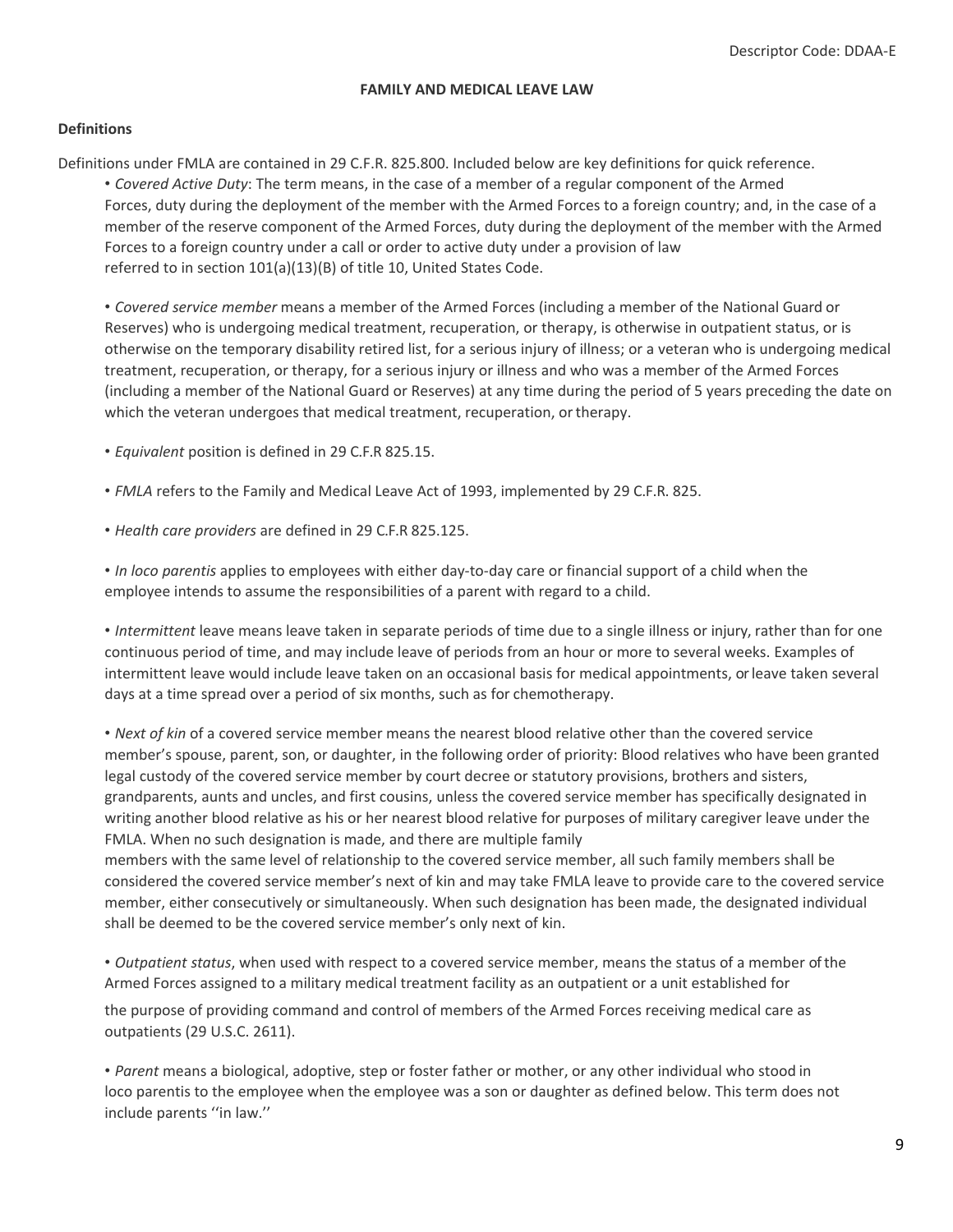- *Qualifying exigency* is defined in accordance with 29 C.F.R. 825.126.
- *Reduced leave schedule* is a leave schedule that reduces an employee's usual number of working hours per workweek or hours per workday.

• *Same health benefits* mean, for example, that if family member coverage is provided to an employee, family member coverage must be maintained during a FMLA leave. Also, if an employer provides a new health plan or benefits or changes health benefits or plans while an employee is on FMLA leave, the employee is entitled to the new or changed plan or benefits to the same extent as if the employee were not on leave.

• *Serious health condition* means an illness, injury, impairment or physical or mental condition that involves inpatient care as defined in § 825.114 or continuing treatment by a health care provider as defined in § 825.115. Conditions for which cosmetic treatments are administered (such as most treatments for acne or plastic surgery) are not ''serious health conditions'' unless inpatient hospital care is required or unless complications develop. Restorative dental or plastic surgery after an injury or removal of cancerous growths are serious health conditions provided all the other conditions of this regulation are met. Mental illness or allergies may be serious health conditions, but only if all the conditions of § 825.113 are met.

• *Serious injury or illness* means in the case of a member of the Armed Forces (including a member of the National Guard or Reserves), an injury or illness that was incurred by the member in line of duty on active duty in the Armed Forces (or existed before the beginning of the member's active duty and was aggravated by service in line of duty on active duty in the Armed Forces) and that may render the member medically unfit to perform the duties of the member's office, grade, rank, or rating; and, in the case of a veteran who was a member of the Armed Forces (including a member of the National Guard or Reserves) at any time during a period described in paragraph (15)(B), means a qualifying (as defined by the Secretary of Labor) injury or illness that was incurred by the member in line of duty on active duty in the Armed Forces (or existed before the beginning of the member's active duty and was aggravated by service in line of duty on active duty in the Armed Forces) and that manifested itself before or after the member became a veteran.

• *Son or daughter* means a biological, adopted, or foster child, a stepchild, a legal ward, or a child of a person standing in loco parentis, who is either under age 18, or age 18 or older and ''incapable of self‐care because of a mental or physical disability'' at the time that FMLA leave is to commence.

• *Spouse* means husband or wife as defined under North Dakota law (29 C.F.R. 825.113).

• *Teachers*(or employee employed in an instructional capacity, or instructional employee) means an employee employed principally in an instructional capacity by an educational agency or school whose principal function is to teach and instruct students in a class, a small group, or an individual setting, and includes athletic coaches, driving instructors, and special education assistants such as signers for the hearing impaired. The term does not include teacher assistants or aides who do not have as their principal function actual teaching or instructing, nor auxiliary personnel such as counselors, psychologists, curriculum specialists, cafeteria workers, maintenance workers, bus drivers, or other primarily non-instructional employees.

• *Veteran*: the term has the meaning given the term in section 101 of title 38, United States Code.

#### **Leave Description**

The use of unpaid family and medical leave is subject to the following:

1. The District will pay family leave or sick leave only under circumstances permitted by the applicable leave plan (29 C.F.R. 825.207).

2. Tobe eligible for family and medical leave, an employee must (29 C.F.R. 825.110 and 825.111):

a. Have been employed by the District for at least 12 months (the 12 months need not be consecutive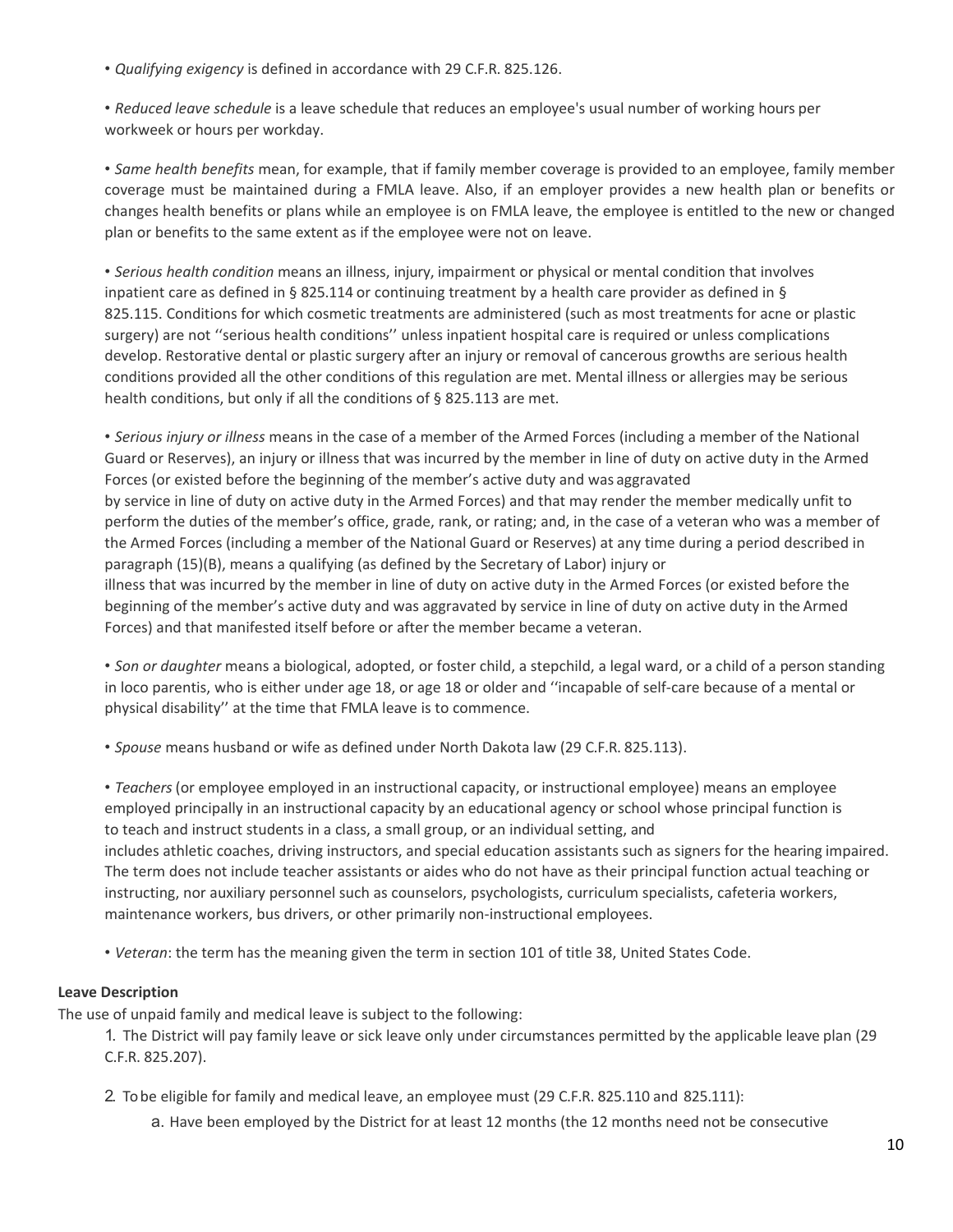—see 29 CFR 825.110 for explanation).

b. Have been employed for at least 1,250 hours of service during the 12‐month period immediately before the beginning of the leave.

3. Family and medical leave is available in one or more of the following instances (29 C.F.R. 825.112; 29 U.S.C. 2611):

a. The birth and first‐year care of a son or daughter.

b. The adoption or foster placement of a child.

c. The serious health condition of an employee's spouse, parent, or child.

d. The employee's own serious health condition that makes the employee unable to perform his/her essential job functions.

e. Because of any qualifying exigency, arising out of the fact that a spouse, son, daughter, or parentofthe employee is on covered active duty (or has been notified of an impending call or order to covered active duty) in the Armed Forces.

f. Tocare for a covered service member if the eligible employee is the spouse, son, daughter, parent, or next of kin of the covered service member.

4. FMLA may generally be used for up to a combined total of 12 weeks during any 12-month period (29 C.F.R. 825.200). Eligible employee caring for a covered service member in accordance with "3f" above are entitled to a total of 26 workweeks of leave during a single twelve-month period (29 C.F.R. 825.127).

5. School board policy will govern family and medical leaves, but FMLA, and its implementing regulations, will be the final authority (29 C.F.R. 825.700).

#### **Response to Leave Requests**

The Superintendent or designee shall issue the following notices to employees upon receiving a leave request:

1. **Eligibility notice**: When an employee requests FMLA leave, or when the employer acquires knowledge that an employee's leave may be for an FMLA‐qualifying reason, the employer must notify the employee of the employee's eligibility to take FMLA leave within five business days, absent extenuating circumstances. All FMLA absences for the same qualifying reason are considered a single leave and employee eligibility as to that reason for leave does not change during the applicable 12‐month period. The eligibility notice must state whether the employee is eligible for FMLA leave. If the employee is not eligible for FMLA leave, the notice

must state at least one reason why the employee is not eligible, including as applicable the number of months the employee has been employed by the employer, the number of hours of service worked for the employer during the 12‐month period, and whether the employee is employed at a worksite where 50 or more employees are employed by the employer within 75 miles of that worksite. Notification of eligibility may be oral or in writing.

2. **Rights and responsibilities notice**: Employers shall provide written notice detailing the specific expectations and obligations of the employee and explaining any consequences of a failure to meet these obligations. This notice shall be provided to the employee each time the eligibility notice is provided. If leave has already begun, the notice should be mailed to the employee's address of record. Such specific notice must include, as appropriate:

a. That the leave may be designated and counted against the employee's annual FMLA leave entitlement if qualifying.

b. Any requirements for the employee to furnish certification of a serious health condition, serious injury or illness, or qualifying exigency arising out of covered active duty or a call to covered active duty status, and the consequences of failing to do so;

c. The employee's right to substitute paid leave, whether the employer will require the substitution of paid leave, the conditions related to any substitution, and the employee's entitlement to take unpaid FMLA leave if the employee does not meet the conditions for paid leave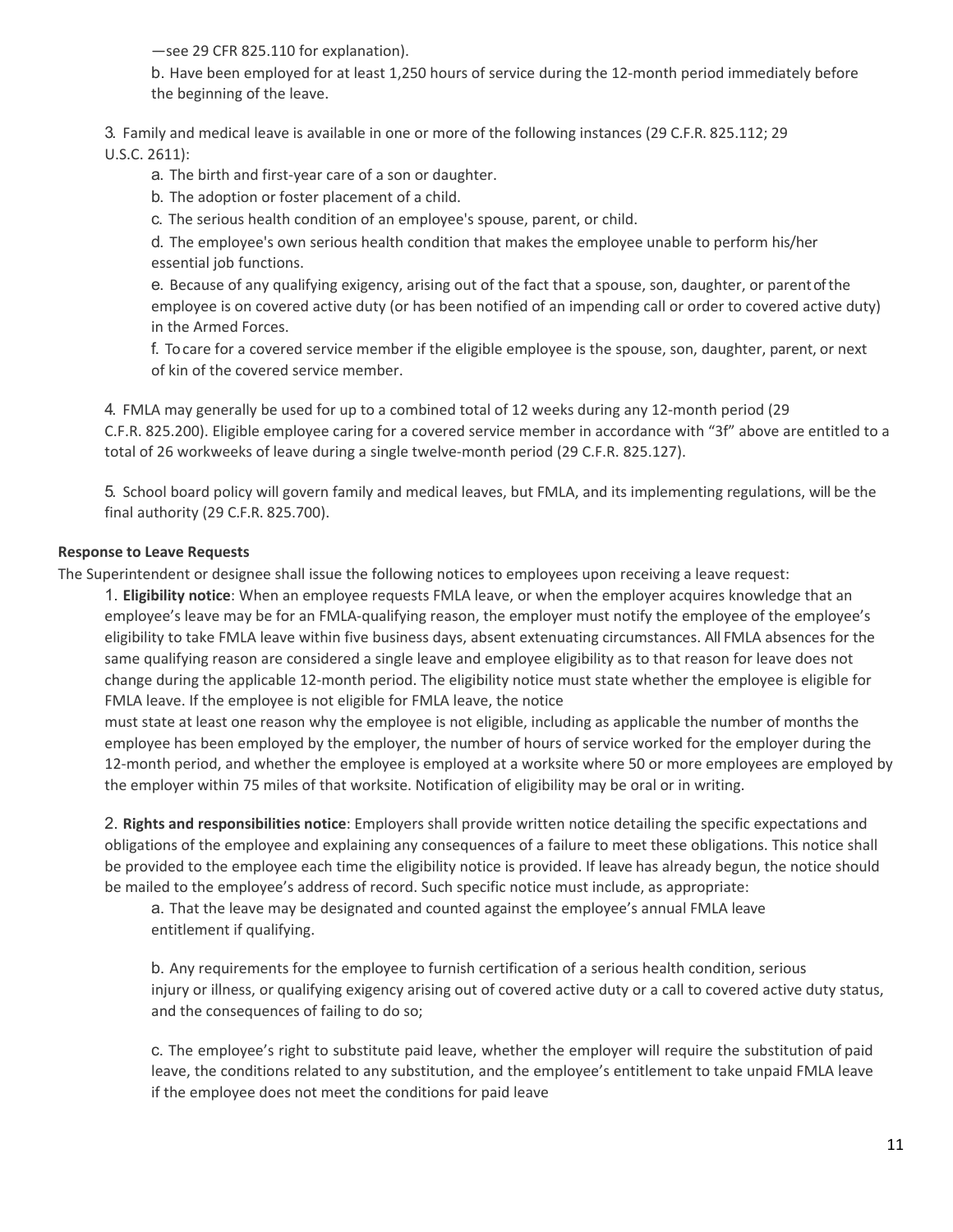d. Any requirement for the employee to make any premium payments to maintain health benefits and the arrangements for making such payments and the possible consequences of failure to make such payments on a timely basis (i.e., the circumstances under which coverage may lapse);

e. The employee's status as a ''key employee'' and the potential consequence that restoration may be denied following FMLA leave, explaining the conditions required for such denial (see § 825.218);

f. The employee's rights to maintenance of benefits during the FMLA leave and restoration to the same or an equivalent job upon return from FMLA leave

g. The employee's potential liability for payment of health insurance premiums paid by the employer during the employee's unpaid FMLA leave if the employee fails to return to work after taking FMLA leave.

3. **Designation notice**: The employer is responsible in all circumstances for designating leave as FMLA‐ qualifying and for giving notice of the designation to the employee. When the employer has enough information to determine whether the leave is being taken for a FMLA‐qualifying reason (e.g., after receiving a certification), the employer must notify the employee whether the leave will be designated and will be counted as FMLA leave within five business days absent extenuating circumstances.

a. If the employer determines that the leave will not be designated as FMLA‐qualifying (e.g., if the leave is not for a reason covered by FMLA or the FMLA leave entitlement has been exhausted), the employer must notify the employee of that determination.

b. If the employer requires paid leave to be substituted for unpaid FMLA leave, or that paid leave taken under an existing leave plan be counted as FMLA leave, the employer must inform the employee of this designation at the time of designating the FMLA leave.

c. If the employer has sufficient information to designate the leave as FMLA leave immediately after receiving notice of the employee's need for leave, the employer may provide the employee with the designation notice at that time.

d. If the employer will require the employee to present a fitness‐for‐duty certification to be restored to employment, the employer must provide notice of such requirement with the designation notice. If the employer will require that the fitness-for-duty certification address the employee's ability to perform the essential functions of the employee's position, the employer must so indicate in the designation notice, and must include a list of the essential functions of the employee's position.

e. The designation notice must be in writing.

f. The employer must notify the employee of the amount of leave counted against the employee's FMLA leave entitlement. If the amount of leave needed is known at the time the employer designates the leave as FMLA qualifying, the employer must notify the employee of the number of hours, days, or weeks that will be counted against the employee's FMLA leave entitlement in the designation notice. If it is not possible to provide the hours, days, or weeks that will be counted against the employee's

FMLA leave entitlement (such as in the case of unforeseeable intermittent leave), then the employer must provide notice of the amount of leave counted against the employee's FMLA leave entitlement upon the request by the employee, but no more often than once in a 30‐day period and only if leave was taken in that period.

#### **FMLA Leave for Spouses**

A husband and wife who are both eligible for FMLA leave and are employed by the same covered employer may be limited to a combined total of 12 weeks of leave during any 12-month period if the leave is taken (29 C.F.R. 825.120):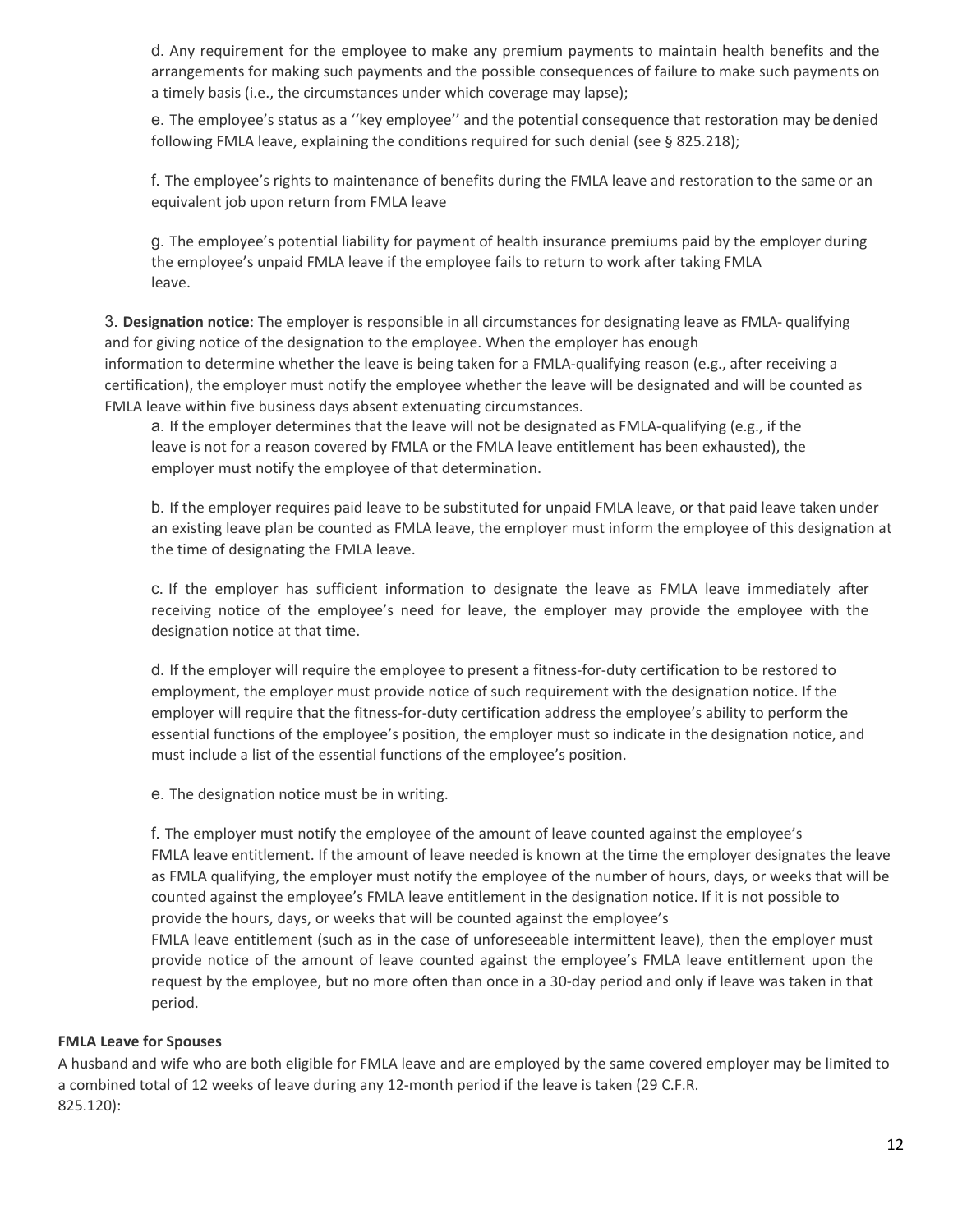1. For birth of the employee's son or daughter or to care for the child after birth;

2. For placement of a son or daughter with the employee for adoption or foster care, or to care for the child after placement; or

3. Tocare for the employee's parent with a serious health condition.

A husband and wife who are both eligible for FMLA leave and are employed by the same covered employer may be limited to a combined total of 26 workweeks during any single 12‐month period if the leave is taken:

1. Tocare for a covered service member; or

2. As a combination of leave to care for a covered service member and leave for the birth, foster placement, or adoption of a child; or to care for the child after birth, adoption, or foster placement; or to care for a parent with a serious health condition. However, if the leave taken by the husband and wife includes leave for the birth, foster placement, or adoption of a child; or to care for the child after birth, adoption, or foster placement; or to care for a parent with a serious health condition, the leave for that reason shall be limited to 12 workweeks per year.

#### **Medical Certification**

Except in the case of leave for care of covered servicemember, the Superintendent or designee may challenge the adequacy of a medical certification and require the employee to obtain a second opinion from a second health care provider, paid for by the District. If a second medical opinion conflicts with the first, the Superintendent may require a third opinion, paid for by the District. The third health care provider must be designated or approved jointly by the District and the employee. The third opinion is final and binding.

#### **Intermittent or Reduced‐Leave Requests**

1. If the leave is taken to care for a sick family member, to care for a covered service member, or for the employee's own serious health condition, leave may be taken intermittently or on a reduced schedule when medically necessary. Leave due to a qualifying exigency may be taken intermittently or on a reduced schedule basis.

2. Non‐instructional employees, may be required to transfer temporarily to an available alternative position for which the employee is qualified and which better accommodates recurring periods of intermittent or reduced‐ schedule leave. The alternative position must be equivalent in pay and benefits; benefits will not be eliminated even when they are not available to part‐time employees.

3. If an instructional employee requests intermittent leave or leave on a reduced‐leave schedule to care for afamily member, to care for a covered service member, or for the employee's own serious health condition, which is foreseeable based on planned medical treatment, and the employee would be on leave for more than 20 percent of the total number of working days over the period the leave would extend, the Superintendent may require the instructional employee to choose either to:

a. Take leave for a period(s) of a particular duration, not greater than the duration of the planned treatment. OR

b. Transfer temporarily to an available alternative position for which the employee is qualified, which has the equivalent pay and benefits and which better accommodates recurring periods of leave than does the employee's regular position. (29 C.F.R. 825.601)

#### **Health Insurance Premiums**

Any share of health plan premiums which had been paid by the employee before taking the leave, must continue to be paid by the employee during the FMLA leave (29 C.F.R. 825.210). Districts must provide advance written notice of the terms and conditions under which premium payments must be made.

A district's obligation to maintain health insurance coverage ceases if an employee's premium payment is more than 30 days late (29 C.F.R. 825.212). In order to drop the coverage for an employee whose premium payment is late, the employer must provide written notice to the employee that the payment has not been received. Such notice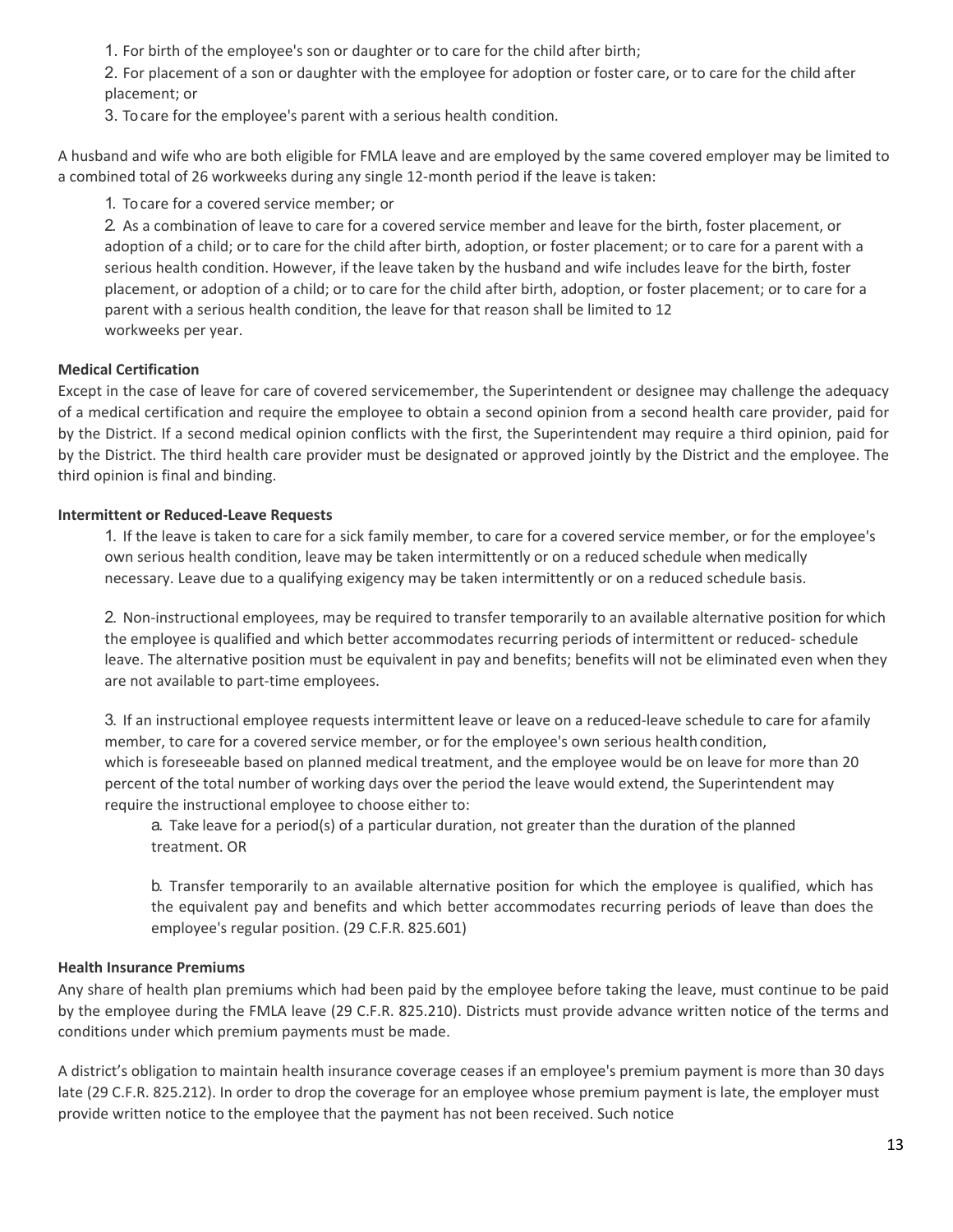must be mailed to the employee at least 15 days before coverage is to cease, advising that coverage will be dropped on a specified date at least 15 days after the date of the letter unless the payment has been received by that date.

All other obligations under the FMLA continue. If coverage lapses because an employee has not made required premium payments, the employer must still restore the employee to coverage and benefits when the employee returns from leave. Districts may recover: (1) the employee's share of any premium payments paid by the employer after the employee misses a payment, and (2) its share of premiums during an unpaid FMLA leave if the employee fails to return to work after the employee leave entitlement is exhausted or expires, with a few exceptions (29 C.F.R. 825.213). The district's attorney must be consulted for the appropriate premium recovery method.

#### **Return to Duty**

An instructional staff member may be required to wait to return to work until the next term if:

1. The employee's leave begins more than five weeks before the end of a term, the leave will last at least three weeks, and the employee would return during the three-week period before the end of the term.

2. The employee's leave, for a purpose other than the employee's own serious health condition or qualifying exigency, begins during the five-week period before the end of a term; the leave will last more than two weeks; and the employee would return during the two-week period before the end of the term.

OR

3. The employee's leave, for a purpose other than the employee's own serious health condition or qualifying exigency, begins during the three‐week period before the end of a term and the leave will last more than five working days.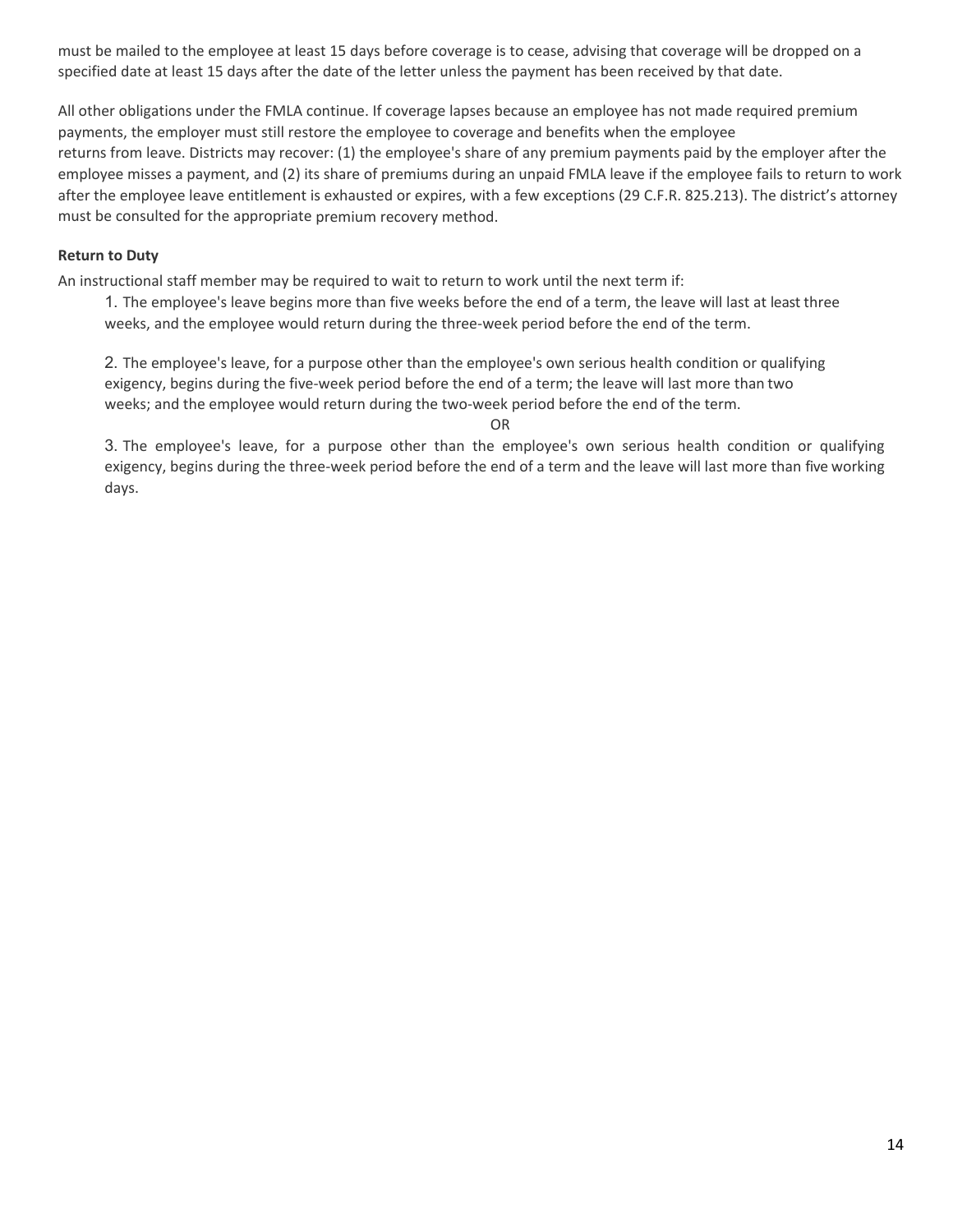#### **DONATION OF SICK LEAVE**

Employees may be eligible to receive a transfer of sick leave from another employee.

The transfer of sick leave must be initiated by the donor on a form provided for that purpose. The request to transfer leave must include the number of hours to be transferred, the total accumulation of hours of the employee donating the hours, and the name of the employee to receive the leave.

The form must be dated and signed by the donor and submitted to the Superintendent for approval. Criteria for approval will include the following:

1. The nature of the illness or injury. It must require hospitalization or written referral by a doctor of admittance to a hospital, written referrals by a doctor for out‐of‐town treatments that may not require hospitalization, or verification in writing by a doctor of treatments done locally that do not require hospitalization, but will require absence from work.

2. The employee has exhausted all other accumulated paid leave such as, but not limited to, sick, annual, and personal leave.

3. The receiving employee must be in good standing. Previous use of sick leave by the recipient will be examined closely. Prior abuse of sick leave may cause denial of the transfer.

4. The receiving employee must have been employed by the Belcourt School Public District #7 for at least one years. An employee employed at 30 days may be allowed to receive donated sick leave when there is aserious medical situation at hand at the discretion of the Superintendent.

5. An employee leaving the system may not donate his/her sick leave to another employee

6. The number of hours transferred must not exceed the number used by the recipient for the illness, which prompted the donor's request. The maximum will not exceed 500 hours per occurrence except as delineated in section 8 of this policy.

7. This policy is available to employees (3) times per school year between the following dates: July 1 to June 30.

8. A maximum amount of 24 hours of sick leave may be donated to a recipient for bereavement. However, the recipient must have a zero balance of sick leave before eligible to receive donated sick leave to be used for bereavement.

- 9. This policy will allow for the voluntary donation of a maximum of 160 hours of sick leave to be used for documented Family Medical Leave Act Leave **purposes such as:**
	- the birth of a child and to care for the newborn child within one year of birth;
	- the placement with the employee of a child for adoption or foster care and to care for the newly placed child within one year of placement;
	- to care for the employee's spouse, child, or parent who has a serious health condition;
	- any qualifying exigency arising out of the fact that the employee's spouse, son, daughter, or parent is a covered military member on "covered active duty"; or
	- twenty‐six workweeks of leave during a single 12‐month period to care for a covered service member with a serious injury or illness if the eligible employee is the service member's spouse, son, daughter, parent or next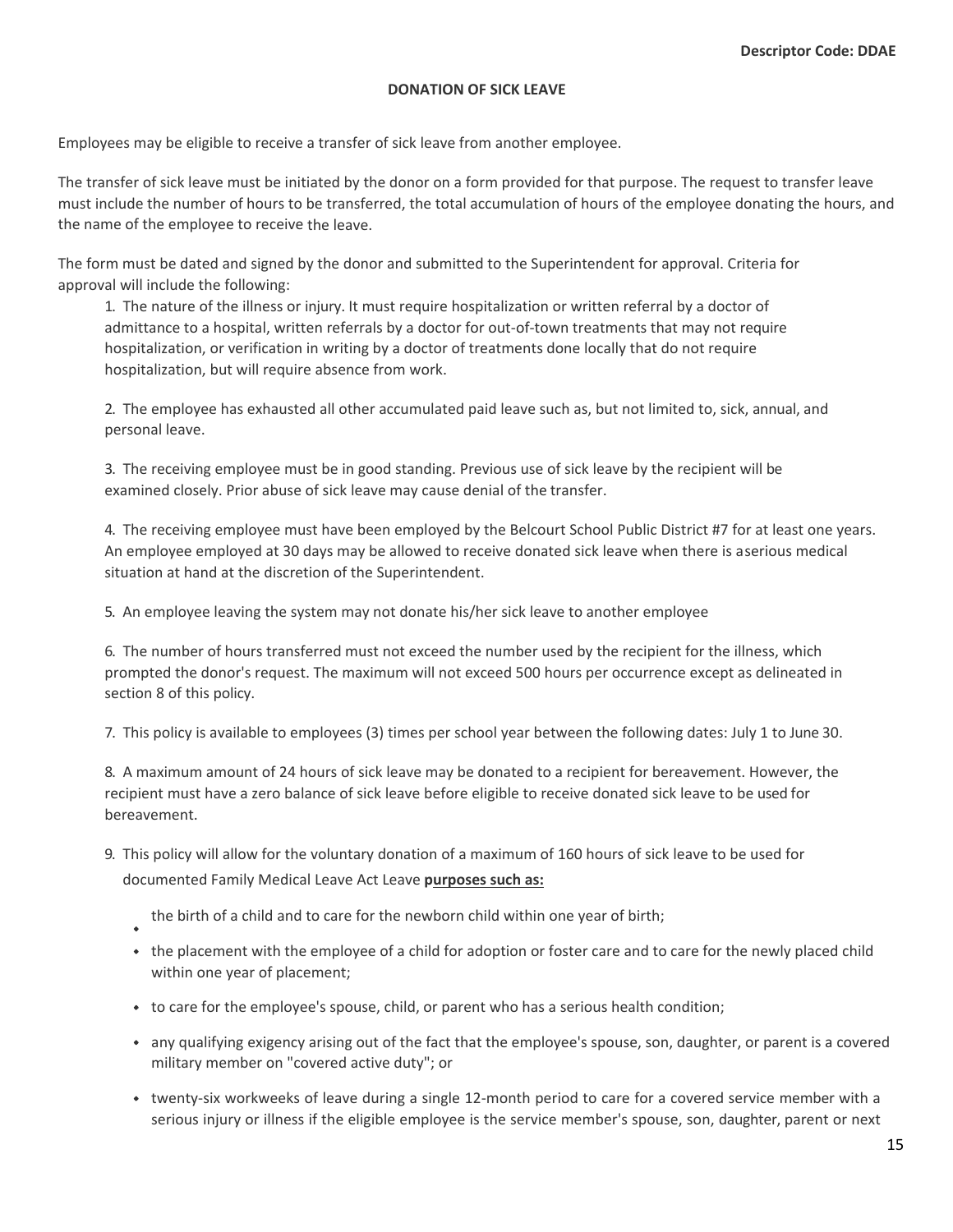of kin (military caregiver leave).

10. This policy will allow for the voluntary donation of a maximum of 40 hours of sick leave to be used for documented medical conditions for "serious family illnesses" as allowed in Policy DAGD sick leave. For the purpose of this section of the policy, immediate family is defined as spouse, children, grandchildren and any members of the employee's home; father and mother; brothers and sisters; grandfather and grandmother; brother in‐law and sister in-law, father in-law or mother in-law and grandparents in-law.

Donation of sick leave is strictly voluntary, and no employee should be made to feel that participation is encouraged or discouraged by the District or its representatives nor may employees be directly or indirectly intimidated, threatened or coerced, or promised any benefit by any employee for the purpose of donating or using leave.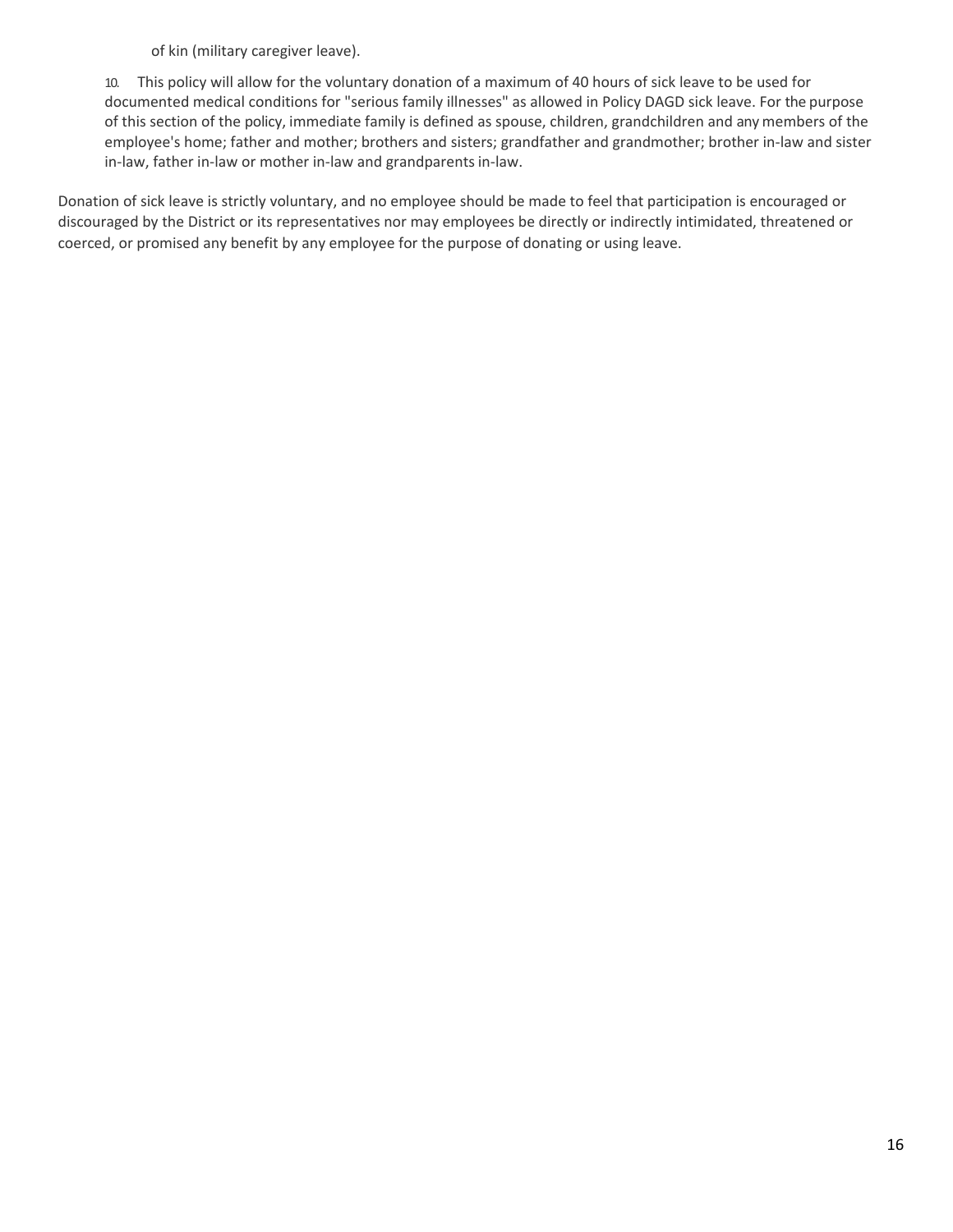#### **ANNUAL & PERSONAL LEAVE**

#### **Annual Leave**

Annual leave is defined as the amount of hours or days the District permits an annual-leave-earning employee to be away from their employment position without consequence or loss of pay. Annual-leave-earning employees are allowed to request the time off for any reasons.

1. Annual leave should only be granted by the supervisor so it does not cause a significant work interruption in the regular duties of the employee.

2. Fulltime permanent‐annual‐leave‐earning employees will earn bi‐weekly amounts of:

a. Four (4) hours annual leave through their first 3 fiscal years of employment,

b. Six (6) hours after 3 fiscal years of employment.

c. Eight (8) hours after 8 fiscal years of employment.

3. Less than fulltime employees may earn annual leave on a pro‐rated basis.

4. Upon initial employment and termination of employment, leave hours earned under this policy may be pro‐ rated (rounded up to the nearest whole hour).

5. Toearn annual leave for any pay period, an employee must be in pay status for at least 40 hours (excluding the accrual for the current pay period).

#### **Annual Leave Terms & Conditions**

Annual leave is not earned by teachers covered under the negotiated agreement.

The Board shall outline the job classifications that shall be awarded annual leave and the amount of leave for each classification in board regulations.

Board regulations may contain requirements whereby certain categories of employees must use any accrued annual leave by a reasonable deadline or lose the leave.

1. Annual leave accrual will begin when an employee first becomes eligible to earn annual leave.

2. Only 240 hours of annual leave may be carried beyond the pay period that includes the first day of the normal school calendar term of each fiscal year; hours in excess of 240 hours after that point will be lost.

3. Employees who leave District employment in an annual leave earning position and then return to District employment in an annual leave earning position within ten years will be credited with their previous annual leave years of service for the purpose of determining their annual leave accrual rate.

4. Military time verified by DD‐214 will be credited for the purpose of determining annual leave accrual rate.

5. Upon separation from district employment, employees who have unused annual leave shall be entitled to monetary reimbursement for it at their current hourly rate. Any annual leave payment other than the foregoing shall be exclusively by written request to and approval by the Superintendent.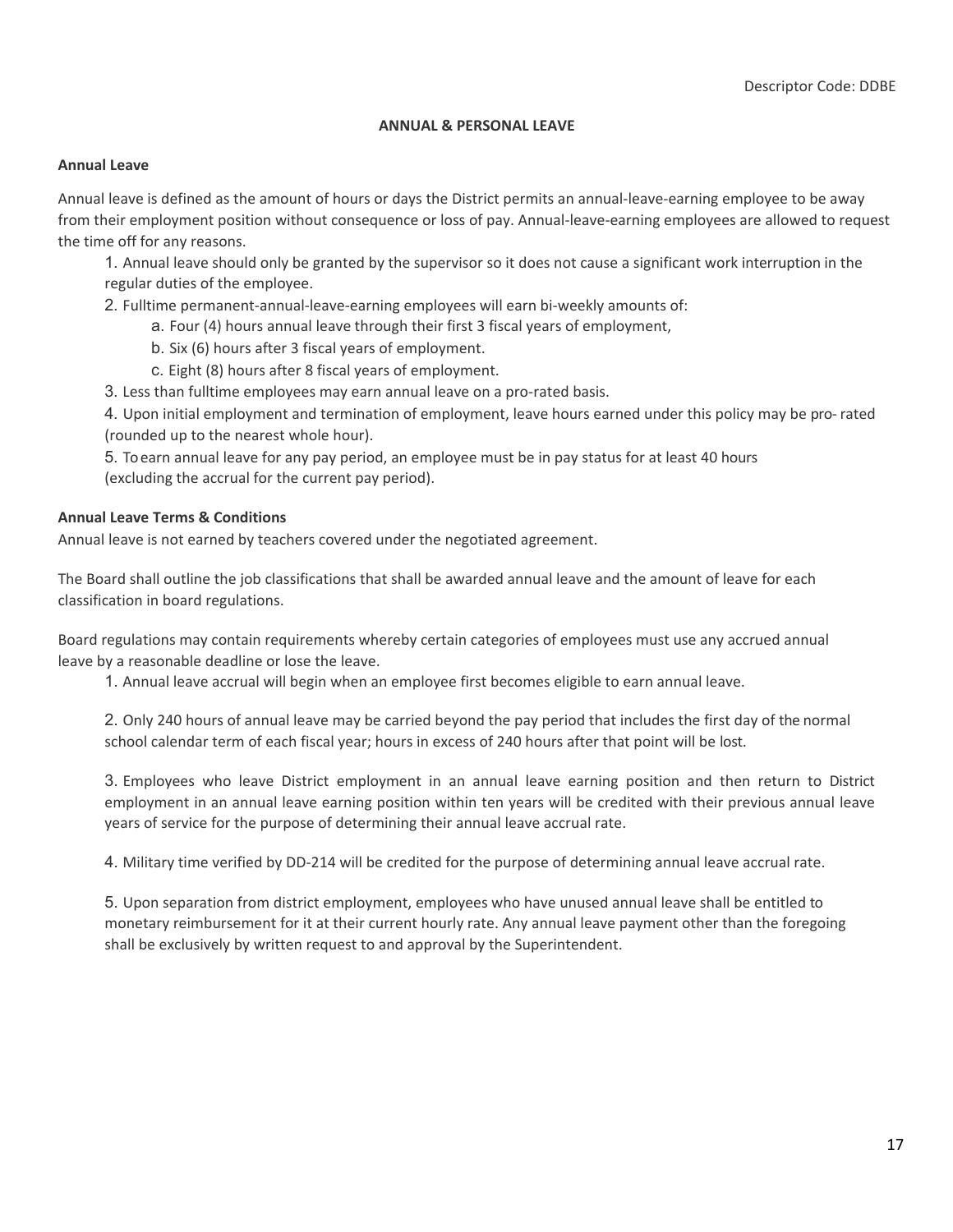#### **Personal Leave**

*Personal leave* is defined as the amount of hours or days the District permits a personal leave earning employee to be away from their employment position without consequence or loss of pay. Personal leave earning employees are allowed to request the time‐off for any reasons. Personal leave should only be granted by the supervisor so it does not cause a significant work interruption in the regular duties of the employee.

1. Nine‐Month fulltime permanent personal leave earning employees will earn 24 hours personal leave annually.

2. Ten‐Month fulltime permanent personal leave earning employees will earn 28 hours personal leave annually.

3. Eleven‐Month fulltime permanent personal leave earning employees will earn 32 hours personal leave annually.

4. Less than fulltime employees may earn personal leave on a pro-rated basis.

#### **Personal Leave Terms & Conditions**

Personal Leave in this section is for employees not covered by the Teacher Negotiations Agreement except as specifically noted.

The Board shall outline the job classifications that shall be awarded personal leave. Employees who earn annual leave will not earn personal leave.

Board regulations may contain requirements whereby certain categories of employees must use any accrued personal leave by a reasonable deadline or lose the leave.

1. Personal leave hours may be accumulated and carried forward from school year to school year up to a maximum of 240 hours. The employee also has the option of being paid unused personal leave at the end of each fiscal year upon written request and approval by the Superintendent.

2. The usage of personal leave must be approved in advance by the employee's supervisor. Personal leave should be planned so that it does not cause a significant work interruption in the regular duties of the employee.

3. Upon separation from district employment, any employees who have unused personal leave shall be entitled to monetary reimbursement for it at their current hourly rate. Any personal leave payment other than the foregoing shall be exclusively by written request to and approval by the Superintendent.

4. The following will apply to TEACHERS covered under the Teacher Negotiations Contract as well as other personal leave‐earning employees:

a. Employees not using any personal leave during the current year will receive eight (8) hours of additional pay at their current rate.

b. Employees not using more than one day (8 hours) of personal leave during the current year will receive four (4) hours of additional pay at their current rate.

c. Employees with a sick leave balance of 300 or more hours may convert 32 hours of sick leave into 16 hours of personal leave once per fiscal year by request to the Superintendent; fractionalized leave amounts maybe converted not to exceed leave amounts specified. Sick leave converted to personal leave will not be considered as "sick leave used" for fiscal year‐end sick leave incentive purposes.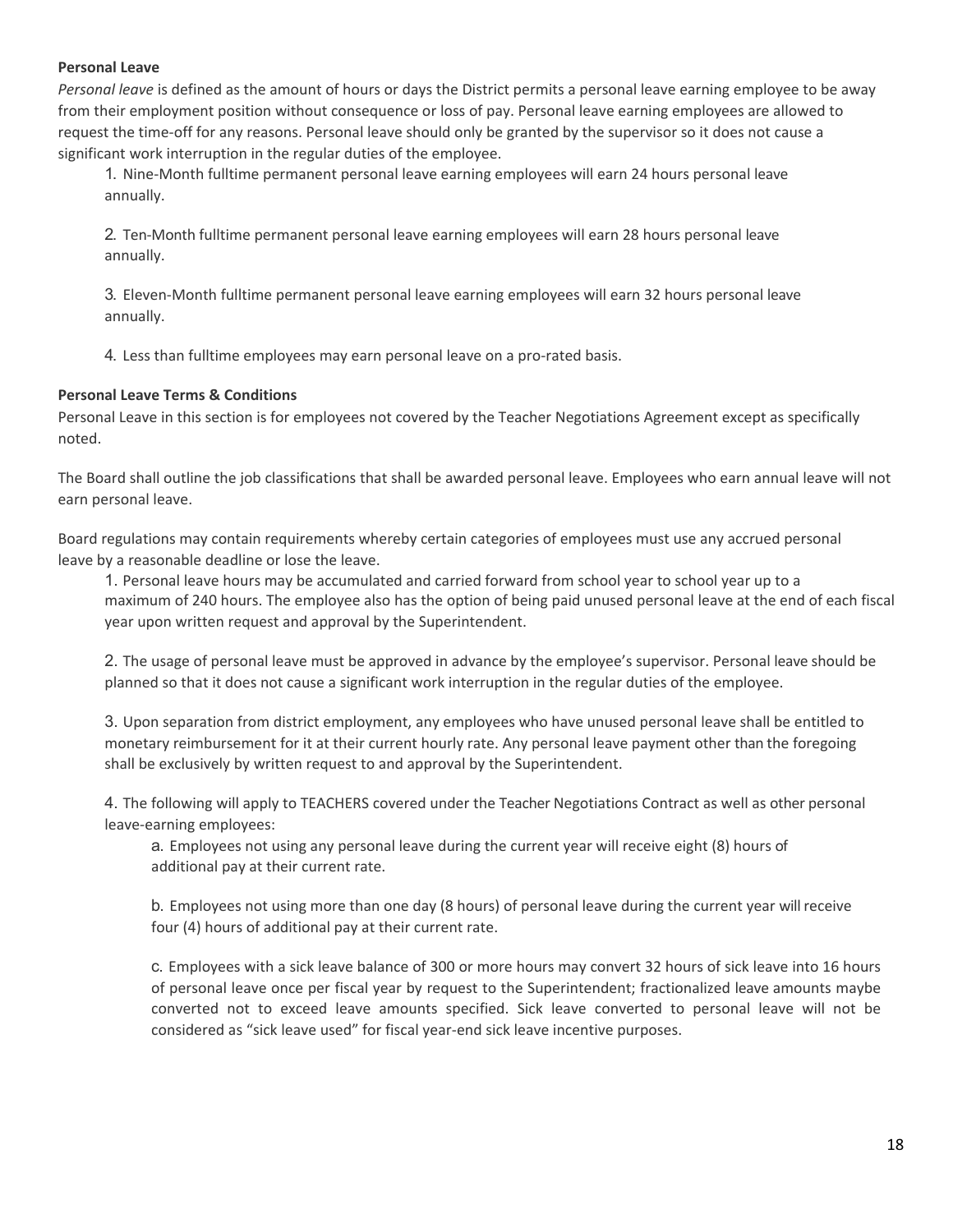#### **UNPAID LEAVE**

This policy does not cover specific types of unpaid leave covered by other board policies or leaves provided by federal statute such as, but not limited to, political leave. This policy applies to both licensed and classified staff.

#### **Short Term Intermittent Unpaid Leave** (up to 120 hrs per fiscal year)

A classified, administrative, or instructional employee may request unpaid leave when s/he has exhausted paid leave or did not qualify to take additional paid leave. Supervisors may approve unpaid leave not to exceed a cumulative total of 80 hours in a fiscal year. Any unpaid leave requested beyond 80 hours and up to 120 hours may be requested in writing to the Superintendent.

#### **Extended Unpaid Leave** (beyond 120 hrs not to exceed 1 calendar year)

Extended unpaid leave must be pre‐approved by the Board except when needed on an emergency basis as determined by the Superintendent. The Superintendent may approve such unpaid emergency leave for a period not to exceed 80 hours after which board approval will be required in order for an employee to continue unpaid leave.

Extended unpaid leave is a privilege and not a right. No more than two percent of the staff will should be granted any type of extended leave at any given time. Not withstanding with the terms of this policy, an employee may be granted leave beyond one year and not to exceed two years with at least 2/3 vote of approval by the board. Unpaid leave shall only be granted for reasons of hardship, pressing need, or justifiable cause if the employee meets the following prerequisites:

1. The employee must be in good standing.

2. The employee must have been employed with the District at least three (3) years

3. Application is made early enough in advance so that the availability of a replacement may be determined except when unpaid leave is taken on an emergency basis and approved by the Superintendent.

4. Prior approval has been obtained in writing from his/her supervisor and/or principal and the Superintendent.

5. The employee has not been on an approved extended leave under this policy within the last five years.

The following are conditions that may apply to an employee while he/she is on extended unpaid leave. The District Human Resources Director will notify the employee in writing of which of the following conditions shall apply.

1. The leave will not extend beyond one year.

2. The employee will not be eligible for another extended leave for a period determined by the Board of five years consistent with this policy.

3. If the leave has been for more than one‐half or more of the contract or work year, the employee shall not advance to the next experience step upon return to duty.

4. The balance of sick and annual leave to which the employee was entitled at the beginning of the leave shall be reinstated when the employee has returned to full employment status. No other benefits go with are permitted during the leave of absence except those specifically mentioned in this section.

#### **Return to Duty**

Teaching staff on leave for any purpose remain subject the district's reduction-in-force policy. Except in cases of reduction in force, support staff employees on approved unpaid leave will be assured of their former position or a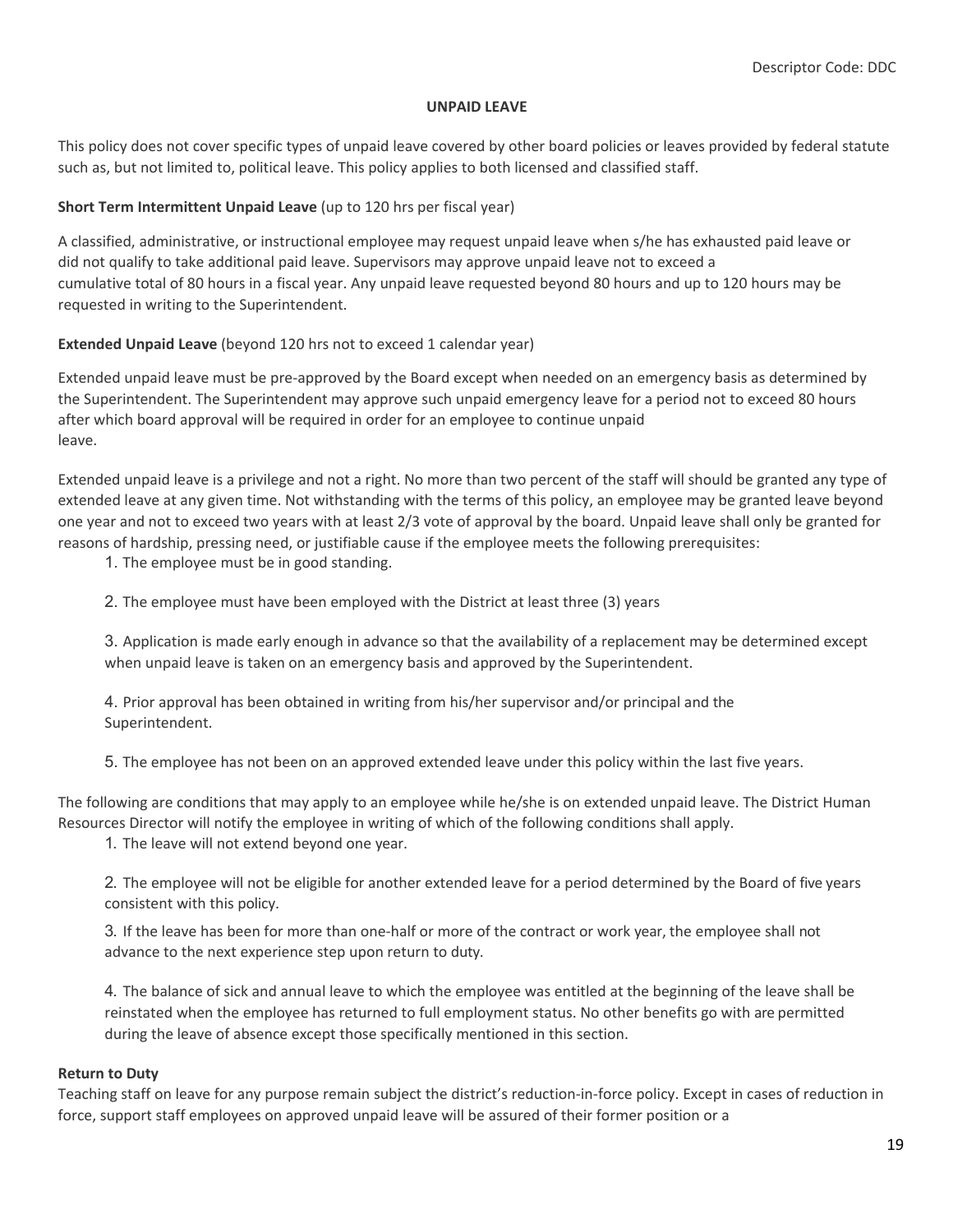similarly situated position in the school system at the conclusion of the leave, provided that written notice of intent to return is submitted in accordance with this policy. Failure to submit written notice of intent to return thirty (30) days before the termination of unpaid leave shall be deemed to be a voluntary resignation and waiver of the right to re‐ employment. The District shall attempt to contact and notify the employee on approved unpaid leave of this notification deadline at least 60 days before the termination of unpaid leave.1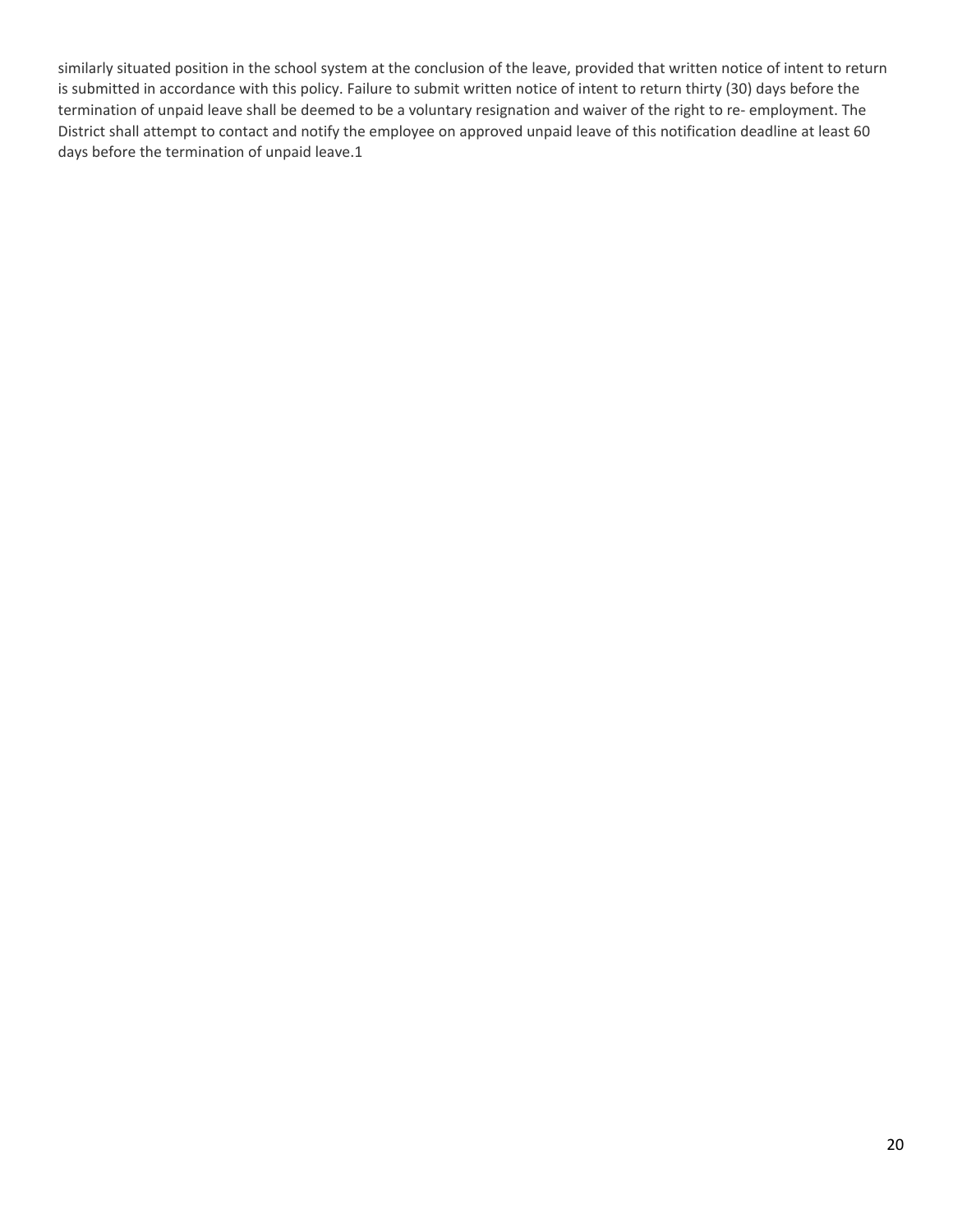

# **NEW FEDERAL COVID‐19 EMERGENCY LEAVES APPLY TO ALL SCHOOL DISTRICTS!**

Two new federal emergency leaves were just enacted by Congress to help employees and their families during the COVID-19 pandemic. One is an expansion of the current leave under the Family and Medical Leave Act (FMLA), but unlike the previous FMLA law it provides for some paid as well as unpaid leave. The other leave, referred to as Emergency Paid Sick Leave (EPSL), requires employers to provide paid sick leave to be used for specific COVID-19 related reasons. These laws are unique in that the federal government has not previously required employers to provide employees paid leave.

While there has been a lot of media attention about these new laws, please be advised that the rules and qualifying factors are somewhat different for public school districts (and other governmental entities) than private employers. Here's what you need to know:

- 1. **These leave laws only apply if an employee is not able to work or telework.** Many school employees are working from home. Others have no work to do because the school is shut down. These leaves will only apply if the district has work for the employee to do and the employee cannot work (or work remotely) for their own personal reasons. So do not worry about these leaves until you have employees telling you that they cannot work.
- 2. **These leave laws apply to all school districts.** The Family and Medical Leave Act normally applies to districts with at least 50 employees, but the new FMLA COVID-19 leave applies to all school districts, no matter how small. And while the new emergency FMLA leave (EFMLA) only impacts private employers with fewer than 500 employees, it again applies to all school district and governmental entities, even the larger ones. Likewise, EPSL applies to all public school districts too.
- 3. **These leaves apply to full and part‐time employees.** Even if your district does not regularly provide leave for part-time employees, these leaves apply to part-time employees.
- 4. **The federal emergency leave provision become effective on April 1, 2020.** The paid leave provisions are effective on April 1, 2020, and apply to leave taken between April 1, 2020, and December 31, 2020. Therefore, any

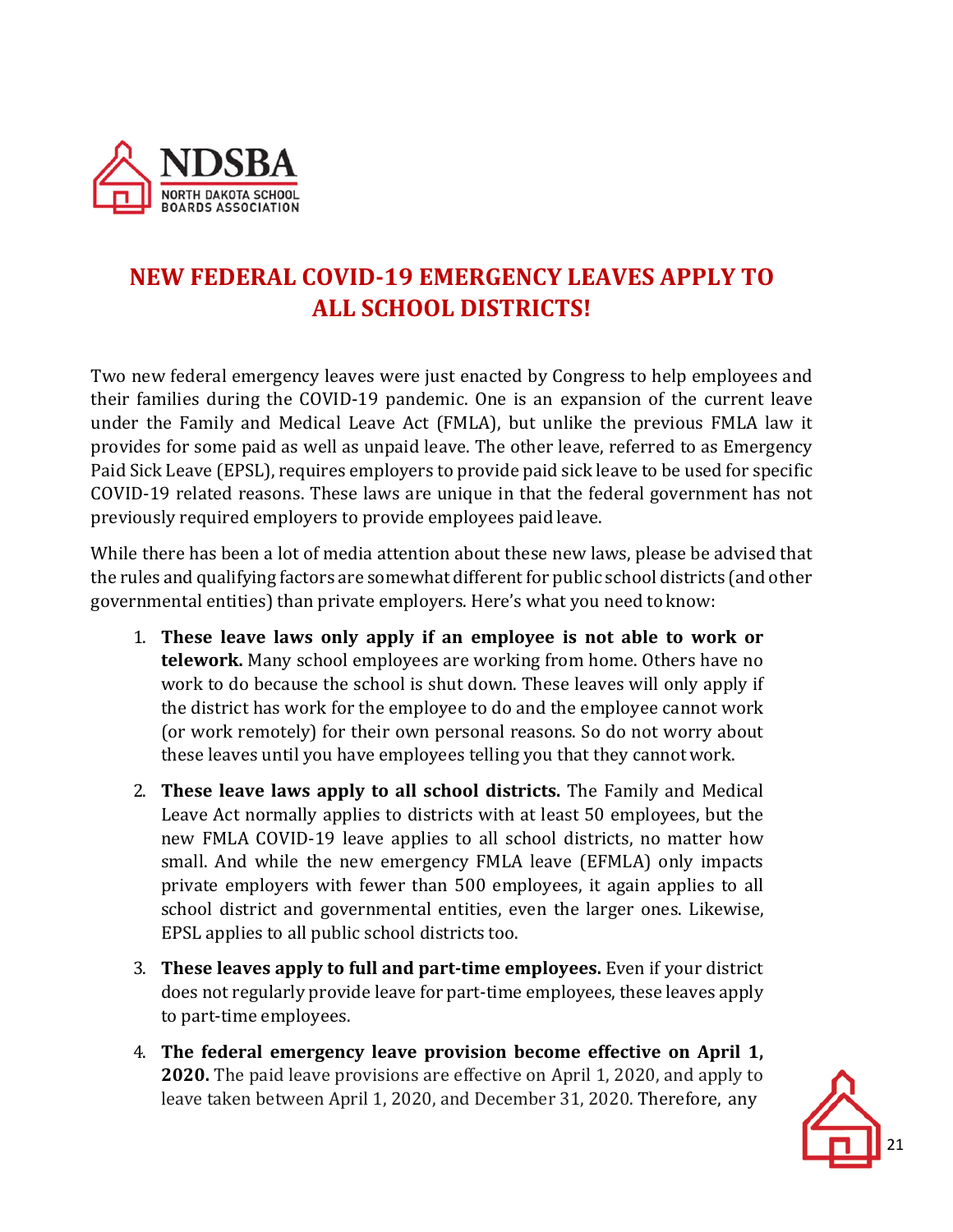| NORTH DAKOTA SCHOOL BOARDS ASSOCIATION | FEDERAL EMERGENCY PAID LEAVE GUIDANCE 03/2020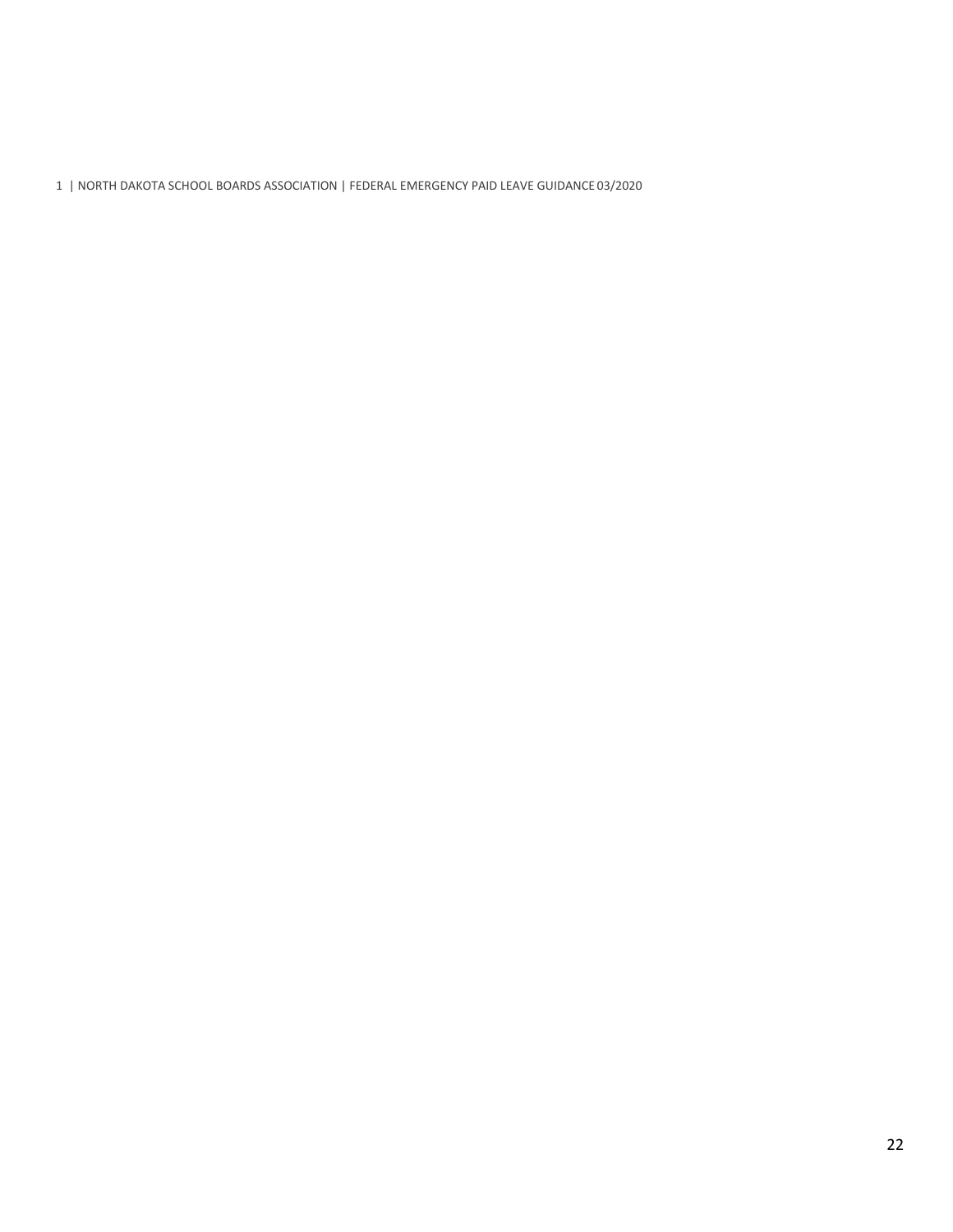

leave taken by employees prior to April 1, 2020 will not be covered by the new federal leave provisions.

## **New FMLA Provision: The Emergency Family and Medical Leave Expansion Act (EFMLA)**

This provision applies to all school districts, regardless of how many employees they have. Eligible employees are those:

- Who have been employed for at least 30 days; and
- Are "unable to work (or telework) due to a need for leave to care for" their son or daughter who is under 18 years old "because the school or place of care has been closed or if the care provider for the son or daughter is unavailable due to a public health emergency" as declared by a federal, state or local authority.

EFMLA leave is implemented as follows:

- Employees must give notice of the need to use foreseeable leave "as soon as practicable."
- The first ten days of leave are unpaid, except that employees may use any accumulated employer-provided vacation, personal, medical or sick leave during those ten days. Schools and districts are prohibited from requiring employees to use accumulated paid leave before taking EFMLA leave.
- After ten days, employees will be compensated at two-thirds of their regular rate of pay based on the number of hours employees would be expected to work. The Act does not address whether an employee may use accumulated employer-provided paid leave concurrently with EFMLA. Districts considering this option should discuss tax and retirement issues with their private school attorney.
- The EFMLA requires employers to include overtime hours in the calculation of pay due to employees for paid EFMLA leave. However, pay does not need to include a premium for overtime (i.e. time and a half) hours.
- Paid EFMLA leave is capped at \$200 per day and \$10,000 in the aggregate.
- The combination of unpaid and paid leave is for a maximum of 12 work weeks.

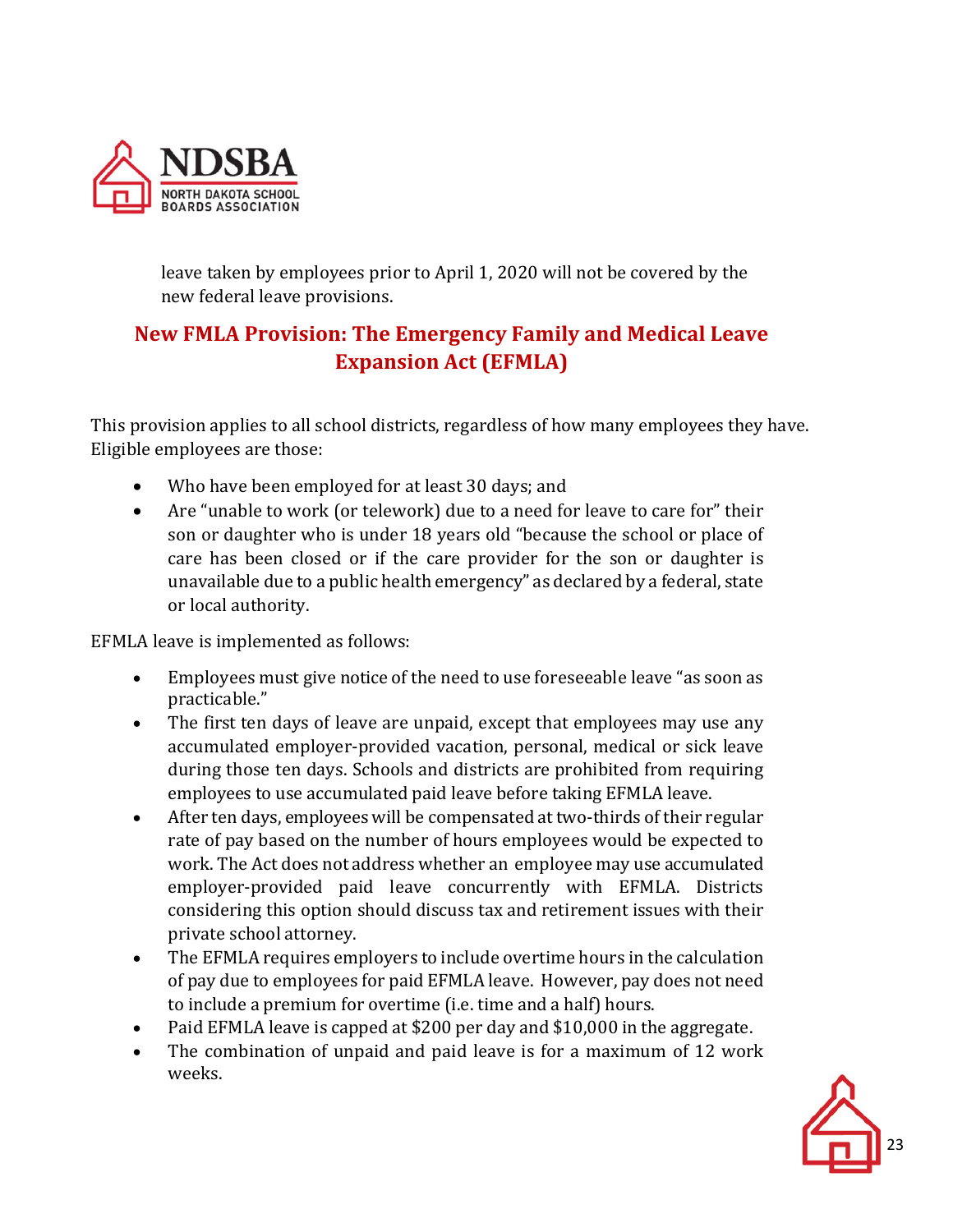| NORTH DAKOTA SCHOOL BOARDS ASSOCIATION | FEDERAL EMERGENCY PAID LEAVE GUIDANCE 03/2020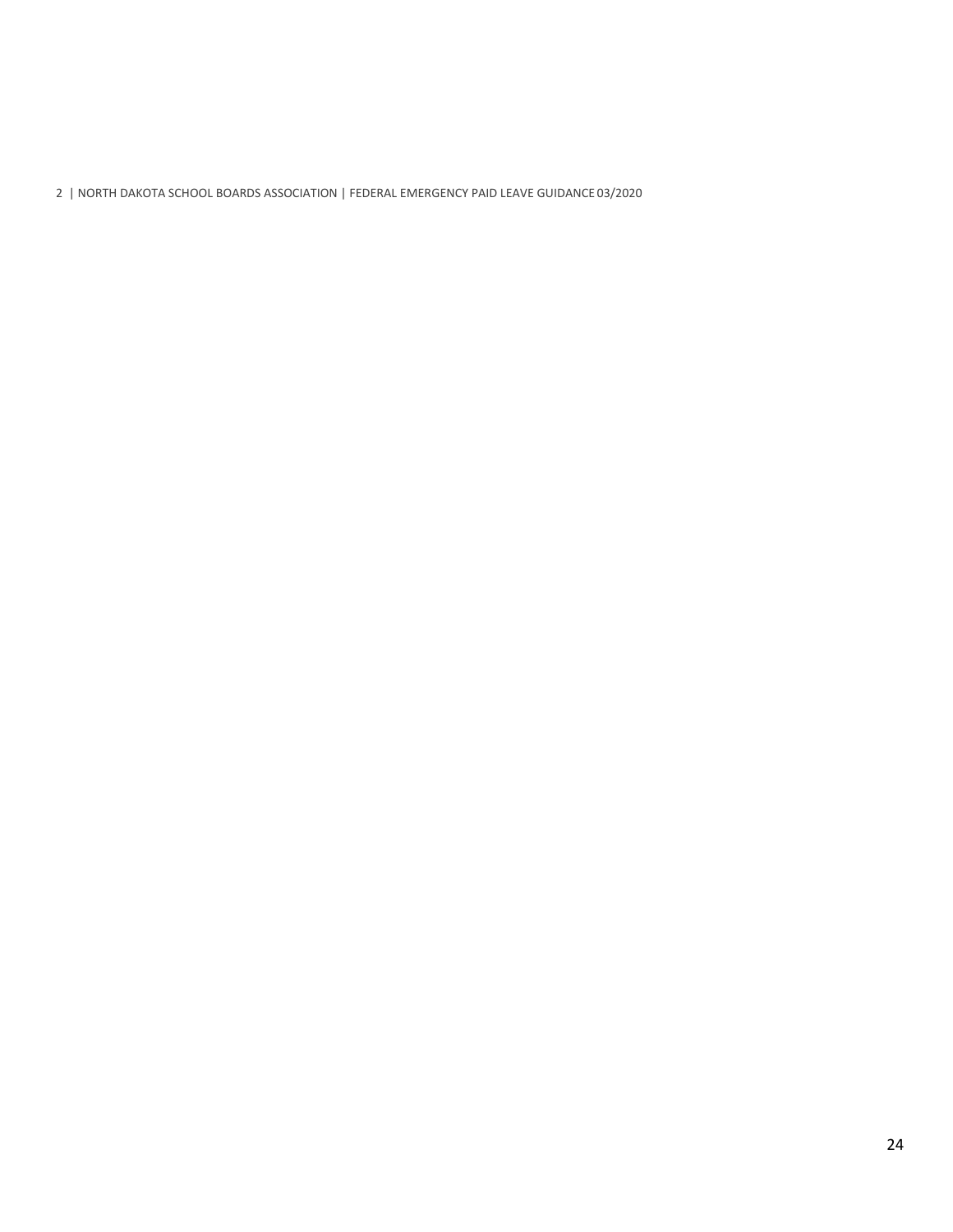

Hours for employees with varying schedules, such as substitutes, will be determined by taking an average of the hours worked in the six-month period ending on the date employees take leave. If an employee does not work during that period, hours will be based on the reasonable expectation of the hours the employee would work at the time of hiring.

At the conclusion of the leave, the employee must be restored to the same or an equivalent position. There is an exception to this requirement for employers with fewer than 25 employees who meet certain criteria.

## **The Emergency Paid Sick Leave Act (EPSL)**

This provision also applies to all school districts, regardless of how many employees they have. An employee who is unable to work (or telework) due to a need to take leave because the employee:

- 1. Is subject to a federal, state or local quarantine or isolation related to COVID-19
- 2. Has been advised by a healthcare provider to self-quarantine due to concerns related to COVID-19
- 3. Is experiencing symptoms of COVID-19 and seeking a medical diagnosis
- 4. Is caring for an individual who is subject to a federal, state or local quarantine or isolation or has been advised by a healthcare provider to self-quarantine related to COVID-19
- 5. Is caring for a son or daughter as defined in the FMLA because the school or place of care for the son or daughter has been closed or the care provider is unavailable due to COVID-19 precautions.
- 6. Is experiencing any other substantially similar condition specified by the secretary of health and human services in consultation with the secretary of the treasury and the secretary of labor.

Compensation is based on the reason for the leave.

- If the leave is for reasons 1, 2 or 3, leave will be paid at the greater of the employee's regular rate of pay or the applicable minimum wage. Compensation will not exceed \$511 per day.
- If the leave is for reasons 4, 5 or 6, leave will be paid at two-thirds of the greater of the employee's regular rate of pay or the applicable minimum

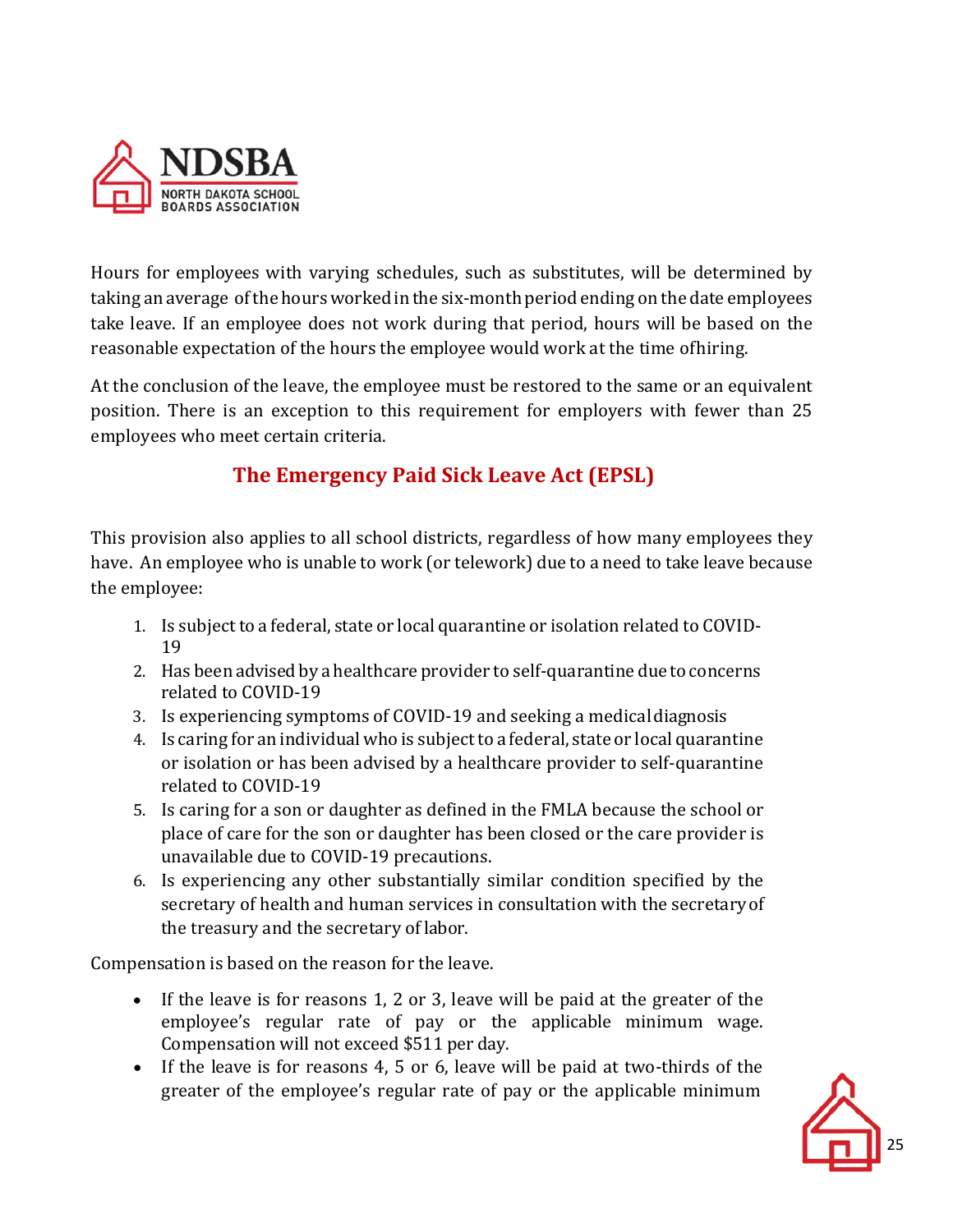| NORTH DAKOTA SCHOOL BOARDS ASSOCIATION | FEDERAL EMERGENCY PAID LEAVE GUIDANCE 03/2020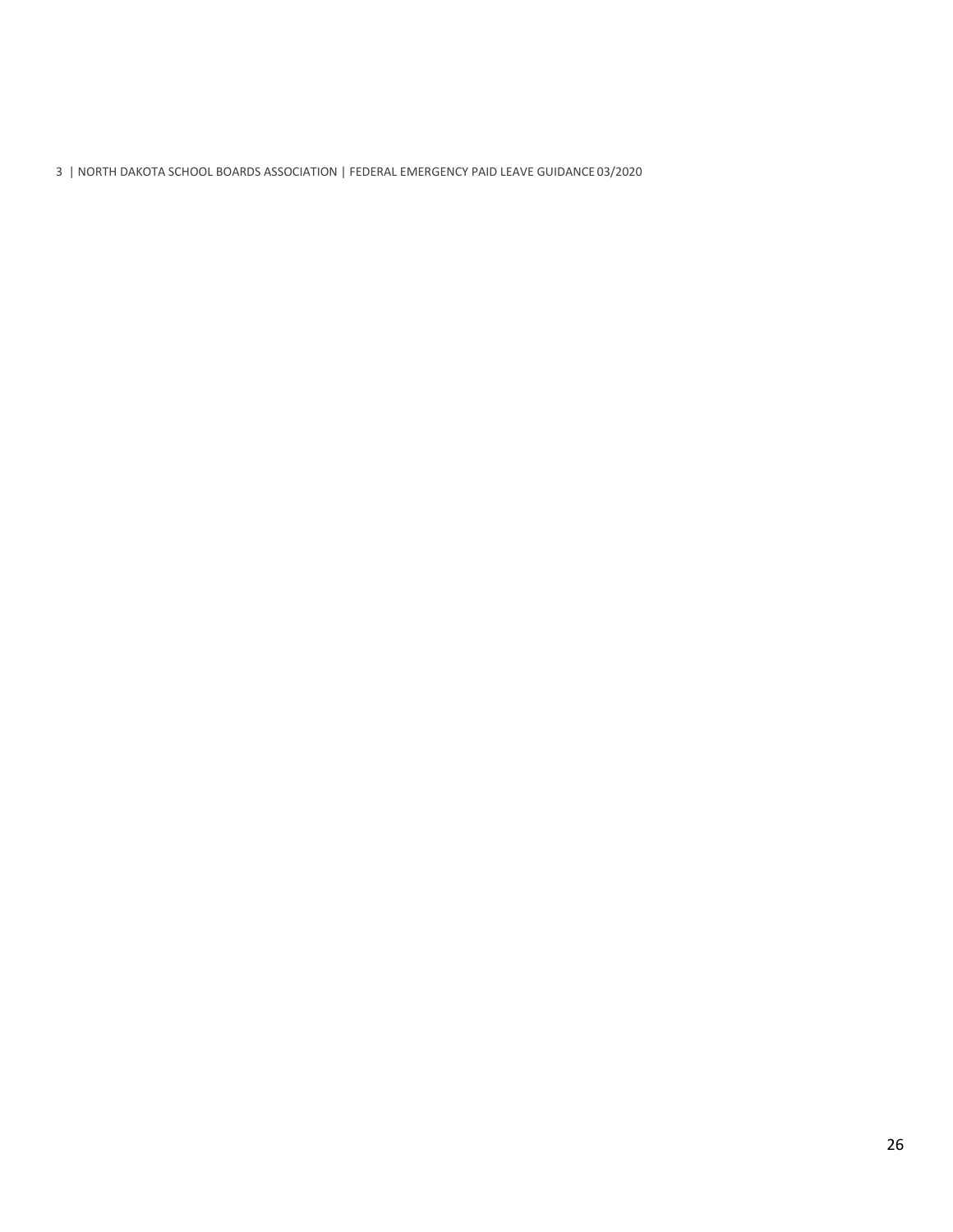

wage. Compensation will not exceed\$200 per day. The Act does not address whether an employee may use accumulated paid leave concurrently with EPSL. Districts considering this option should discuss tax and retirement issues with their private attorney.

Schools and districts:

- Will post notice from the secretary of labor explaining available leave.
- Cannot require an employee to find a replacement employee in order to take the leave.
- Will make EPSL available for immediate use regardless of how long an individual has worked for the school or district.
- Cannot require employees to use other district-provided leave prior to using emergency leave.
- Cannot discharge, discipline or in any manner discriminate against any employee who uses emergency sick leave and has filed any complaint or instituted or caused to be instituted any proceeding under or related to the EPSL, including a proceeding that seeks enforcement of the EPSL, or has testified or is about to testify in an such proceedings.
- Are not required to pay employees for unused EPSL upon separation from employment.
- Full-time employees are entitled to 80 hours of leave.
- Part-time employees are entitled to leave based on the average number of hours the employee works over a two-week period.

Hours for employees with varying schedules, such as substitutes, will be determined by taking an average of the hours worked in the six-month period ending on the date employees take leave. If an employee does not work during that period, hours will be based on the reasonable expectation of the hours the employee would work at the time of hire.

## **How do the EMFLA and EPSL Act Interact?**

According to the guidance issued by the federal DOL, employees may be eligible for both types of leave, but only for a total of twelve weeks of paid leave. An employee may take both EPSL and EFMLA leave to care for their child whose school or place of care is closed, or child care provider is unavailable, due to COVID-19 related reasons. The EPSL Act provides for an initial two weeks of paid leave. This period thus covers the first ten workdays of